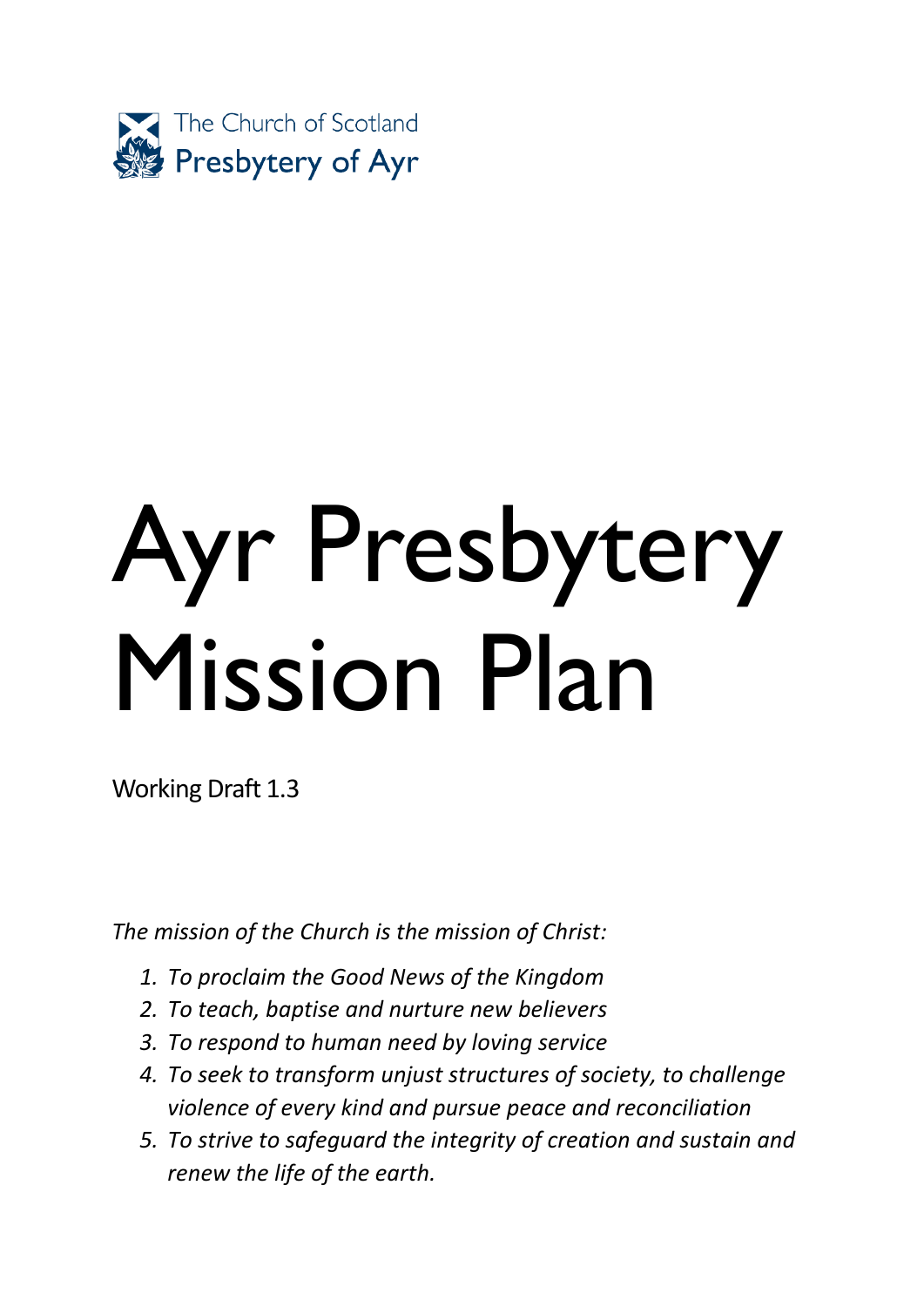# Contents

| Appendix 1: Principles for Defining Charges, Allocating Ministry Posts31 |    |
|--------------------------------------------------------------------------|----|
|                                                                          |    |
|                                                                          |    |
|                                                                          | 33 |
|                                                                          |    |
|                                                                          |    |
|                                                                          |    |
|                                                                          |    |
|                                                                          |    |
|                                                                          |    |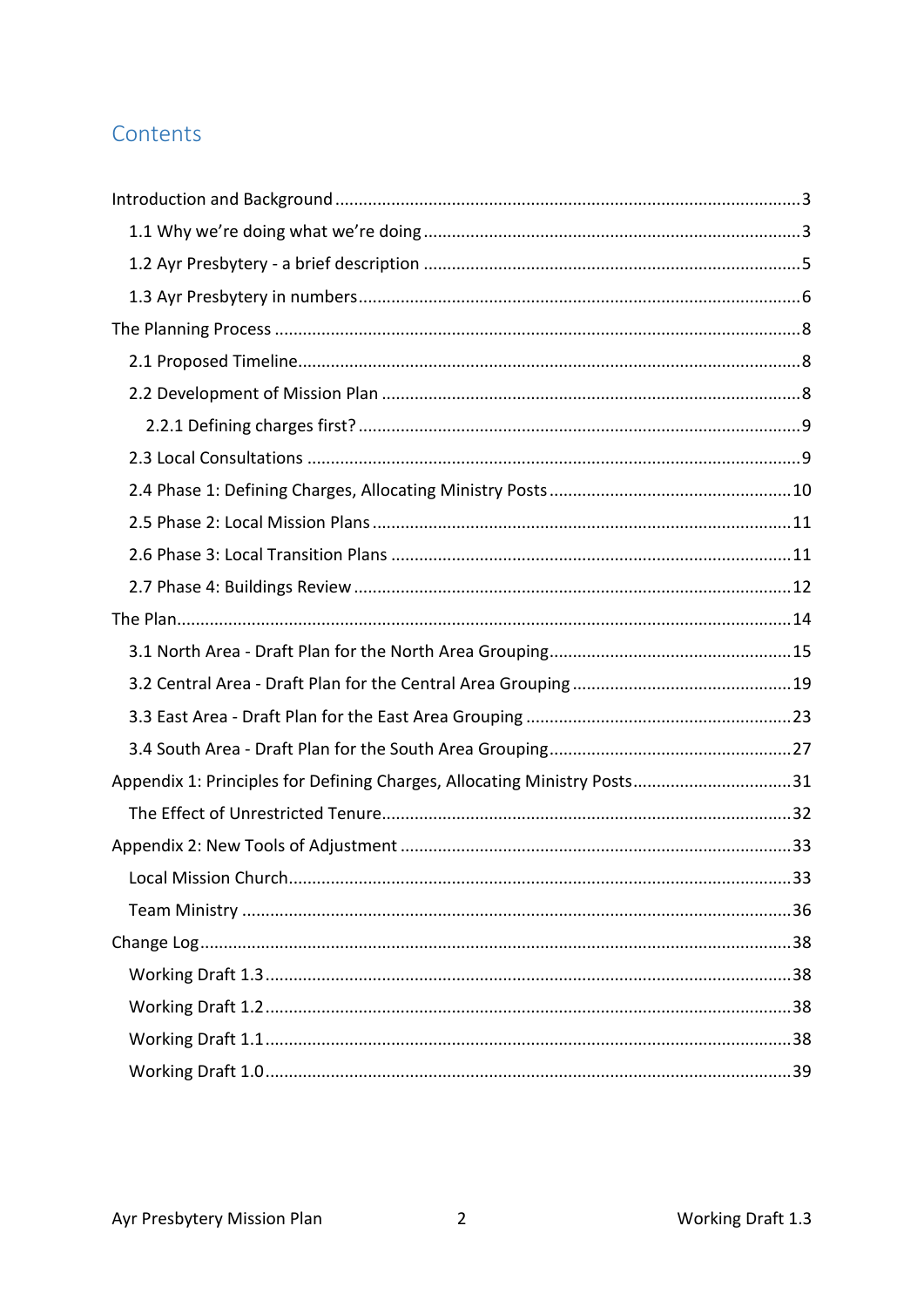# <span id="page-2-0"></span>Introduction and Background

## <span id="page-2-1"></span>1.1 Why we're doing what we're doing

The General Assembly of 2021 requires all Presbyteries in the Church of Scotland to produce a Mission Plan, to be approved by  $31^{st}$  December 2022<sup>1</sup>, with the number of ministry posts to be within mandatory limits by 31<sup>st</sup> December 2025<sup>2</sup>.

Although Ayr Presbytery is due to unite with 5 others to form the Presbytery of South West Scotland in September 2022, arrangements are sufficiently preliminary that it is not practicable to produce a shared Mission Plan at this time, so this Mission Plan is being developed by Ayr Presbytery alone. It is however recognised that implementation of the Plan will fall to the new Presbytery of South West Scotland.

The Mission Plan describes how Ayr Presbytery's engagement with Christ's Mission will be shaped and resourced, with reference to the Five Marks of Mission:

#### *1. To proclaim the Good News of the Kingdom*

Within each parish we seek to build communities/ groupings and places of worship who will:

- encourage and enable vibrant, relevant and varied God-centred worship that motivates and encourages all who attend
- take worship and the love of God and the Good News of Jesus Christ outside the walls of our churches and into our local communities
- continue to explore ways both contemporary and traditional that connects the church with the community/parish

#### *2. To teach, baptise and nurture new believers*

Within the groupings and from the central church we need to be able to:

- support churches and resource members in continuing to grow and delight in Christian discipleship
- encourage and support each other at all stages of the faith journey
- create loving communities characterised by hospitality, generosity, welcome, care, acceptance and respect
- be a place where we and others see the benefit of being part of the Church

<sup>1</sup> PMPA 2021 section 2.0.1; PMPA Guidance & Code of Practice section 2.1

 $2$  Assembly Trustees Deliverance 9 2021; Supplementary Report of the Faith Nurture Forum 2021 section 7.1.12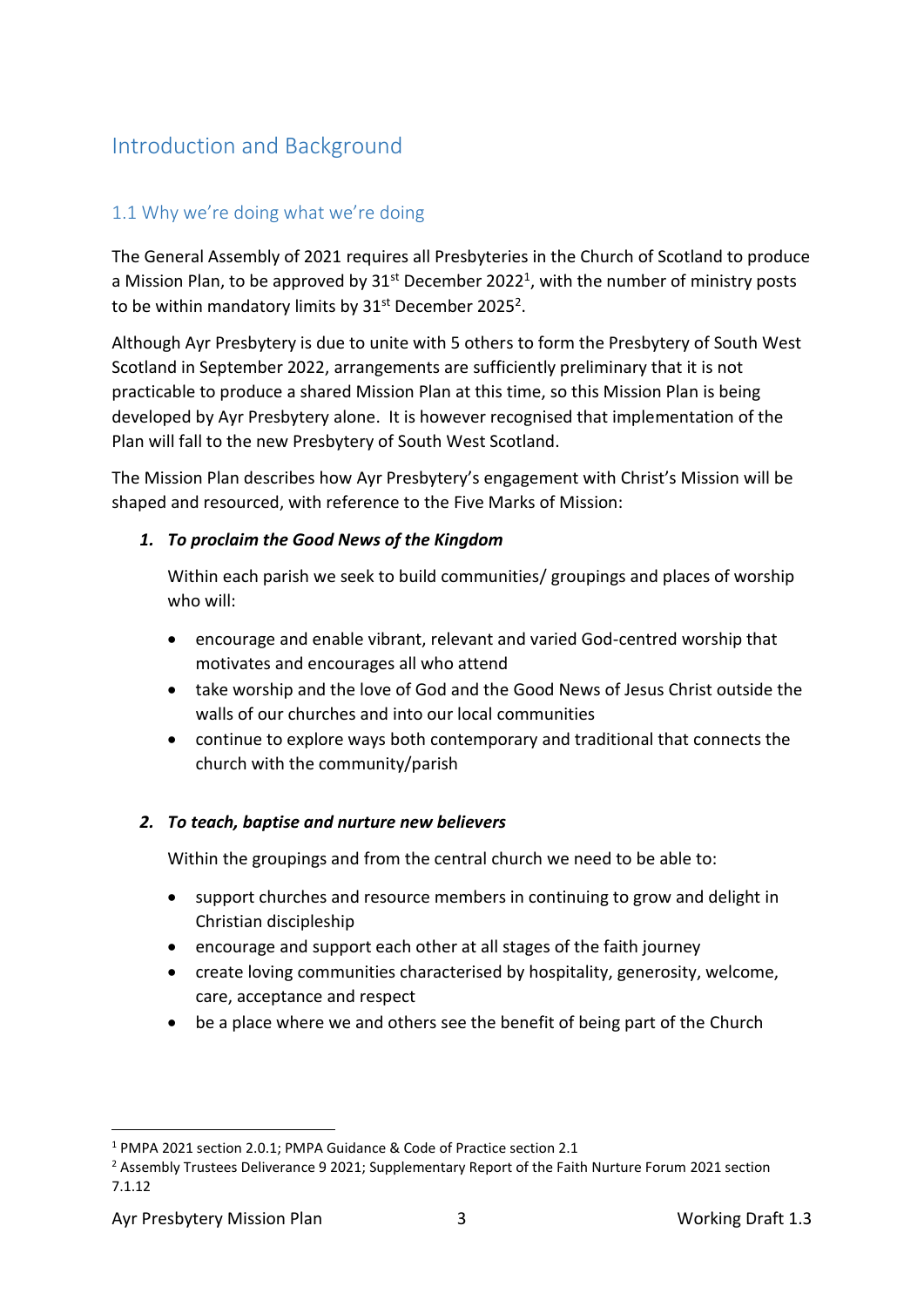### *3. To respond to human need by loving service*

- Life in the church and witnessing to the love of Christ can only be advanced when it is shared with others and inspires an outward-looking focus to the life and service of the church.
- As a church we will respond to the issues that surround us in ways that are both practical and imaginative, but always with the desire to help
- To equip and help those with various physical, emotional and social challenges, who find life difficult. Offer support, so that every person can flourish and every life can be fulfilling (John 10:10)

# *4. To seek to transform unjust structures of society, to challenge violence of every kind and pursue peace and reconciliation*

- Support, inform and inspire members to take up issues of justice, peace and the integrity of creation both locally and more widely
- Facilitate a meeting of churches to think about how we can best serve the needs around us together
- Follow up on issues that affect members of church/community; help to raise awareness and helping people to address issues.

# *5. To strive to safeguard the integrity of creation and sustain and renew the life of the earth*

As part of the shared creation of the earth we will promote and enhance our natural environment. The Bible makes clear that the natural world and its creatures have value to God regardless of any value or usefulness that they have to us. It also makes clear that all human beings are precious in God's sight and so we have a duty to do what we can to promote their well-being and to avoid undermining this.

Scripture shows that the natural world is important to God in its own right, it is also spiritually and emotionally beneficial to us all – helping us recognise the immensity (and beauty) of God, seeking to bring us closer to God

- We will encourage respect for God's creation, and increase understanding of how that relates to our Christian faith
- Support the creation of community spaces/green spaces that explores and highlights the richness of the natural world that is all around us
- Explore potential sources of environmentally friendly 'green' energy, for our buildings. To seek to find ways to reduce the environmental 'footprint' of the church and its members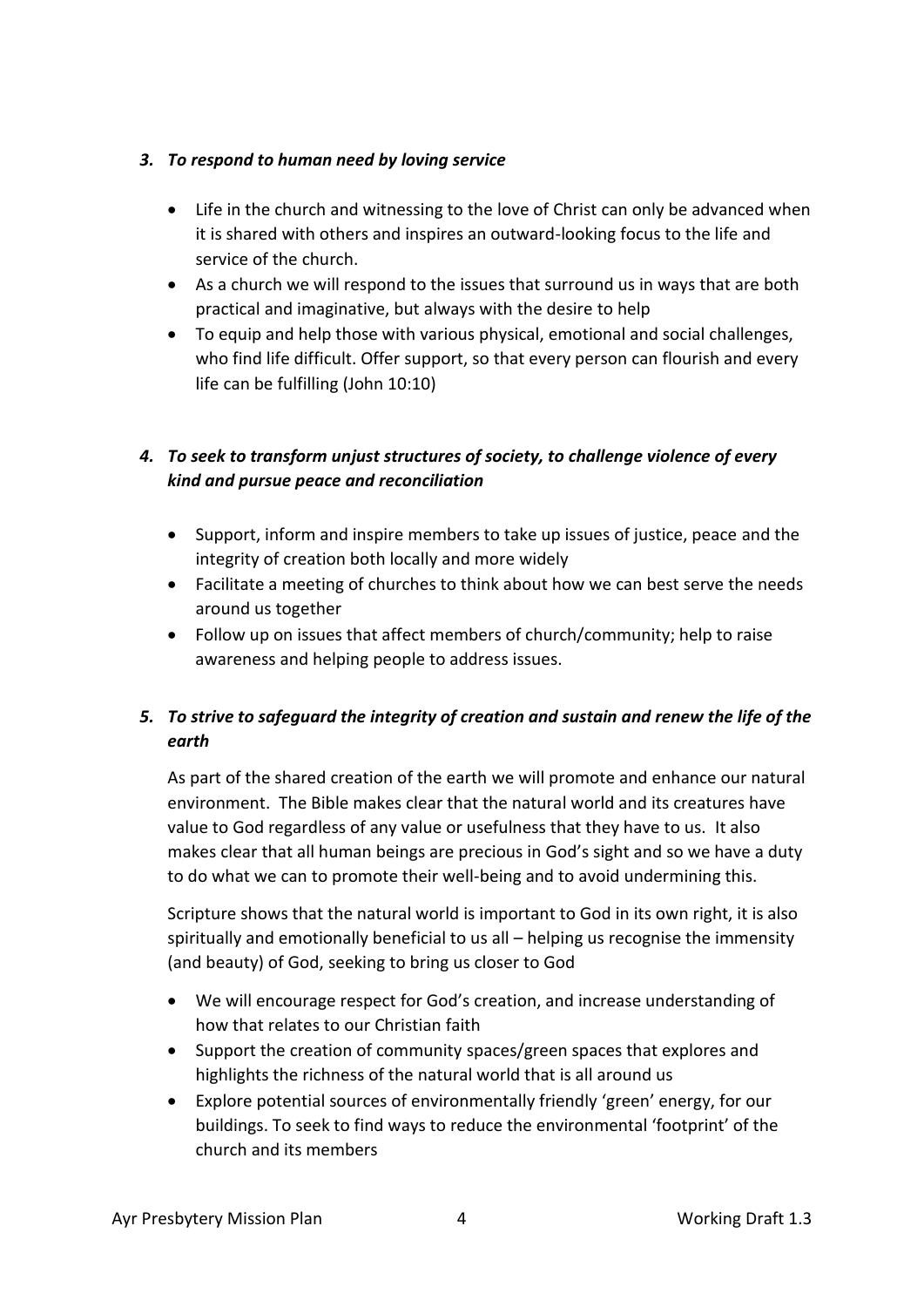• To continue to inspire involvement in the eco-church initiative, and similar type projects

The growth of the church depends on Mission. The aim of the Ayr Presbytery Mission Plan is to place greater emphasis on mission and recognise the value of all forms of mission and the rich diversity from which our places of worship evolve.

Recognising that there is not a one size fits all method of Mission, the nature of each charge/team/area grouping's Mission in their communities will be different but there is a shared vision that seeks to ensure that the Plan and Vision we have is appropriate for meeting the needs of God's people today in Ayr Presbytery.

# <span id="page-4-0"></span>1.2 Ayr Presbytery - a brief description

Ayr Presbytery covers a wide geography and encompasses all aspects of church life from urban to rural.

Settlements range from inner-city neighbourhoods to remote countryside, and from some of Scotland's most affluent to most deprived neighbourhoods, including the only three neighbourhoods in Scotland classified as both Remote Rural and within the SIMD 5% Most Deprived category<sup>3</sup>. Of the seven indicators of deprivation listed on the Church of Scotland website, Ayr Presbytery shows slightly more deprivation than the Scottish average in six of those indicators.

Demographically, Ayr Presbytery has a more elderly population than the Scottish age profile.

Over half of the population live in the generally urban north and central areas of the Presbytery. New housing developments, commuter lifestyles and tourism present opportunities for creative mission.

The south and east areas of Presbytery are predominately rural, with less than half of the population dispersed across over 90% of its landmass. Village churches often being the only community building left, there are opportunities for mission through community enterprise.

In each of these areas the Church of Scotland is not only represented through its ecclesiastical buildings (which range from one of the oldest churches in Scotland at Symington, to the Carrick Centre in Maybole, purpose built in 2012 to incorporate both church and community centre) but – more importantly – its people.

Membership of the Kirk is still relatively high by national standards but is subject to the same decline experienced across Scotland. Incoming ministers often remark that church life in Ayr Presbytery is reminiscent of central belt Scotland 30 years ago. Congregational giving

<sup>&</sup>lt;sup>3</sup> Two at Bellsbank and one at Muirkirk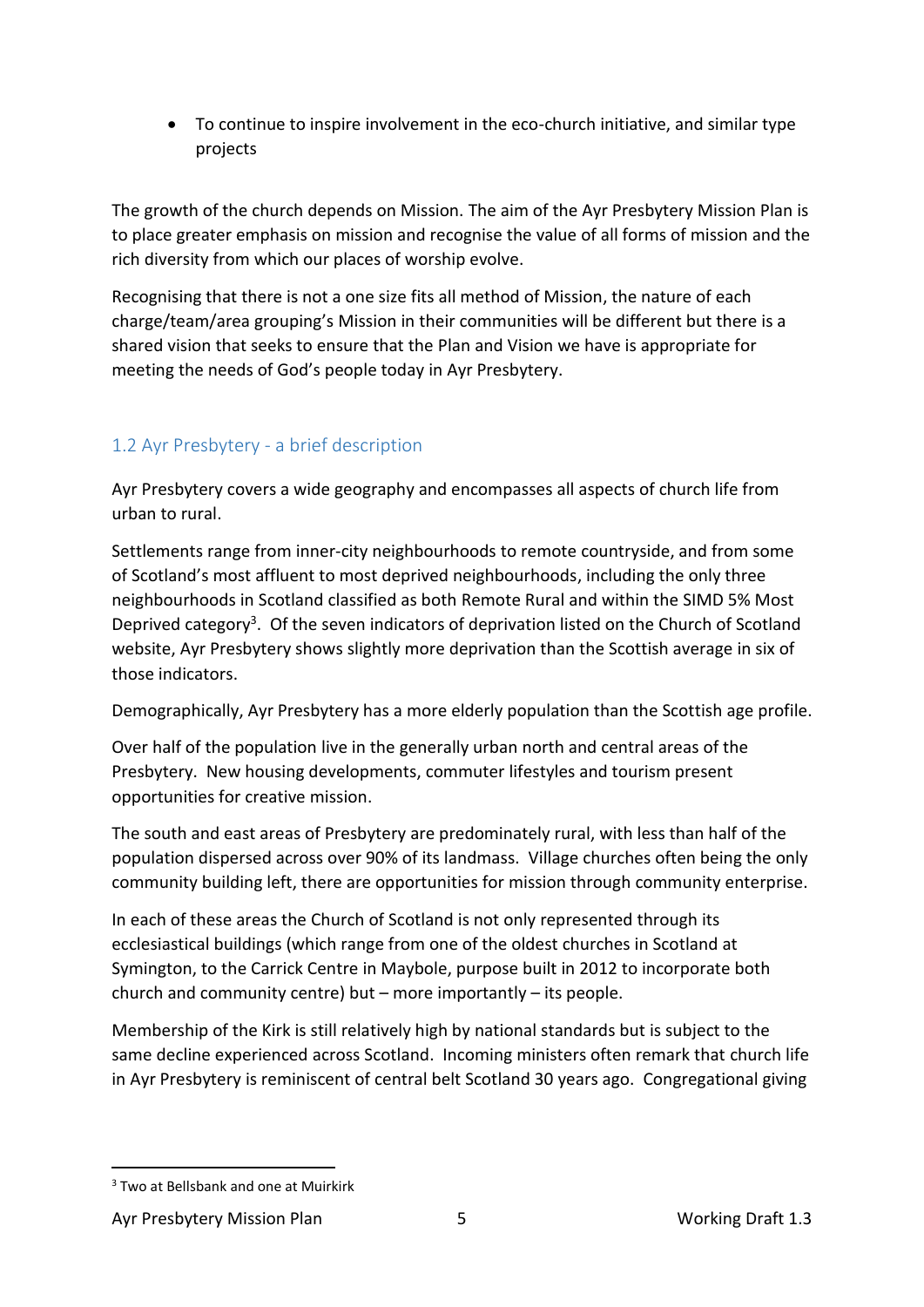is high, despite widespread deprivation; anecdotally, net Ministries & Mission contributions from Ayr Presbytery are second only to the Presbytery of Edinburgh.

# <span id="page-5-0"></span>1.3 Ayr Presbytery in numbers

The Presbytery of Ayr presently comprises 48 congregations, currently organised into 32 charges.

In July 2021, there are 13 vacant charges, leaving only 19 stipendiary parish ministers in post. There are 2 MDS<sup>4</sup> in post (1.5 FTE<sup>5</sup>), with a further 1.5 FTE roles defined.

The Presbytery also hosts one of the Kirk's five national pioneer minister's posts. The post holder works with the farming communities in Ayrshire. It is expected that this role will continue as an MDS post when the extended pilot project ends in December 2022.

The Presbytery currently has 3 Ordained Local Ministers (OLMs) available for deployment, alongside 7 Readers. At present there are no Deacons in post in the Presbytery.

For planning purposes, Presbytery has been divided into four areas: North, Central, East and South:

| <b>North</b>            | <b>Central</b>  | <b>East</b>                | <b>South</b>      |
|-------------------------|-----------------|----------------------------|-------------------|
| Craigie Symington       | Alloway         | Annbank                    | <b>Ballantrae</b> |
| Dundonald               | Ayr Auld Kirk   | Auchinleck                 | Barr              |
| Monkton &               | Ayr Castlehill  | Catrine                    | Crosshill         |
| <b>Prestwick North</b>  | Ayr Newton      | Coylton                    | Dailly            |
| Prestwick Kingcase      | Wallacetown*    | Drongan The Schaw          | Dalmellington*    |
| <b>Prestwick St</b>     | Ayr St Andrews  | Kirk                       | Dalrymple         |
| <b>Nicholas</b>         | Ayr St Columba  | Lugar                      | Girvan North      |
| <b>Prestwick South</b>  | Ayr St James    | Mauchline                  | Girvan South      |
| Troon Old               | Ayr St Leonards | Muirkirk*                  | Kirkmichael       |
| <b>Troon Portland</b>   | Ayr St Quivox*  | New Cumnock                | Kirkoswald        |
| <b>Troon St Meddans</b> | Fisherton       | Ochiltree                  | Maybole           |
|                         |                 | Old Cumnock Old            | Patna Waterside*  |
|                         |                 | <b>Old Cumnock Trinity</b> | St Colmon         |
|                         |                 | Sorn                       | Straiton          |
|                         |                 | Stair                      |                   |
|                         |                 | Tarbolton                  |                   |
| * Priority Areas        |                 |                            |                   |

Ayr Presbytery Mission Plan 6 and 6 Morking Draft 1.3

<sup>4</sup> Ministries Development Staff

<sup>5</sup> Full Time Equivalent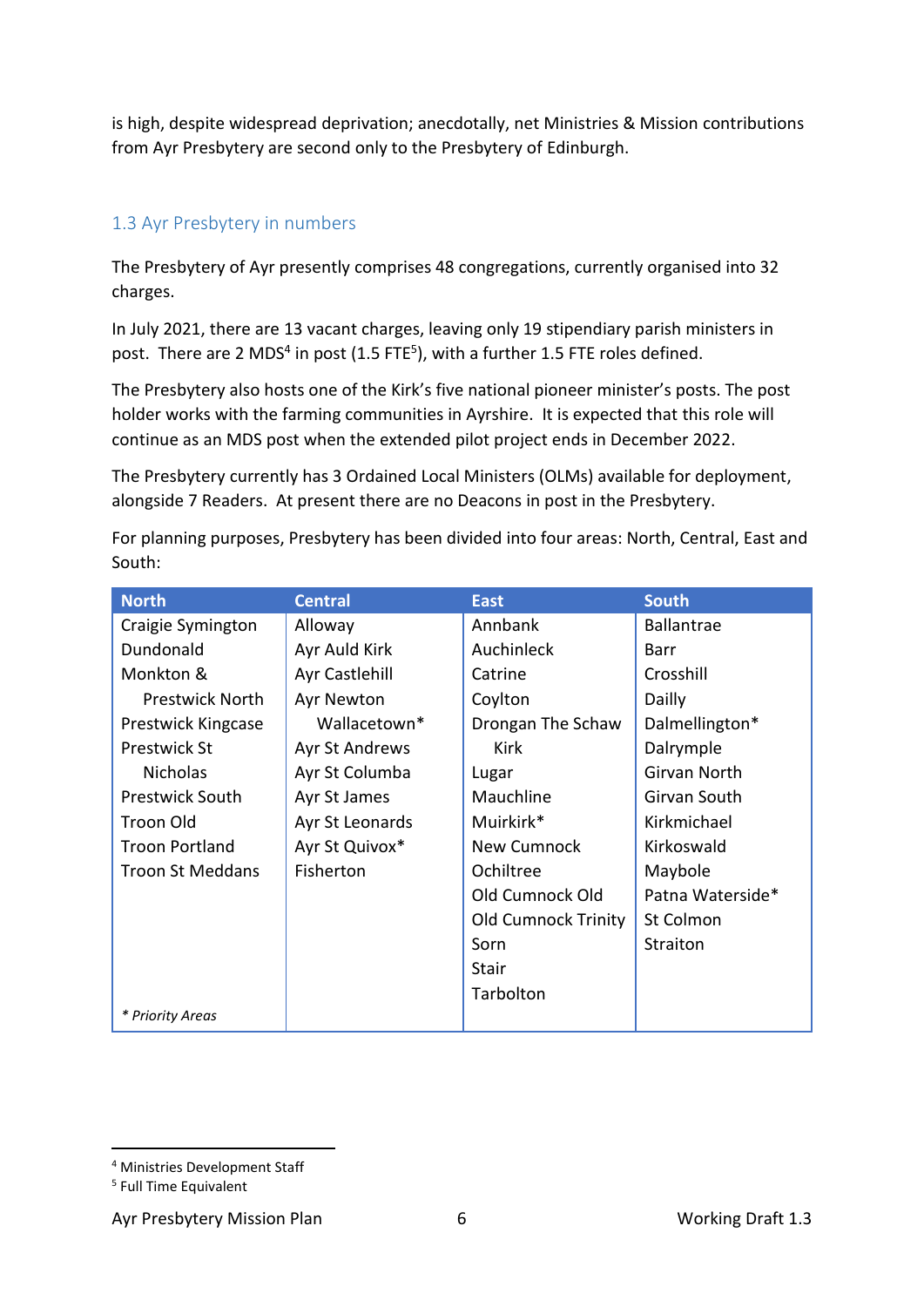#### Population and Area measures, by area:

|                | <b>Population</b> | <b>Rural</b><br>Weighting <sup>6</sup> | <b>Deprivation</b><br>Weighting <sup>7</sup> | Weighted<br><b>Population</b> | <b>Area</b><br>(SqKm) |
|----------------|-------------------|----------------------------------------|----------------------------------------------|-------------------------------|-----------------------|
| <b>North</b>   | 38,551            | 6,288                                  | 367                                          | 45,206                        | 104                   |
| <b>Central</b> | 46,811            | 1,251                                  | 7,400                                        | 55,462                        | 81                    |
| <b>East</b>    | 41,597            | 28,675                                 | 4,028                                        | 74,300                        | 784                   |
| <b>South</b>   | 25,409            | 21,116                                 | 2,482                                        | 49,007                        | 1,182                 |
| totals         | 152,368           | 57,330                                 | 14,276                                       | 223,974                       | 2,151                 |

Congregational measures, by area:

|                | <b>Congregational</b><br><b>Roll Dec 2020</b> | 5 Year Projected <sup>8</sup><br><b>Congregational</b><br><b>Roll</b> | Children (<= 17)<br><b>Dec 2020</b> | <b>M&amp;M 2021</b> |
|----------------|-----------------------------------------------|-----------------------------------------------------------------------|-------------------------------------|---------------------|
| <b>North</b>   | 3,865                                         | 3,146                                                                 | 625                                 | £508,163            |
| <b>Central</b> | 4,092                                         | 3,272                                                                 | 907                                 | £565,619            |
| <b>East</b>    | 3,484                                         | 3,099                                                                 | 230                                 | £340,907            |
| <b>South</b>   | 2,472                                         | 1,985                                                                 | 107                                 | £246,116            |
| totals         | 13,913                                        | 11,502                                                                | 1,869                               | £1,660,805          |

 $^6$  (by datazone) SGUR Remote Rural point 3 add 200% of population; Accessible Rural point 2 add 100%<br><sup>7</sup> (by datazone) SIMD Most Deprived 5% add 100% of population; 5%-10% add 50%; 10%-15% add 25%

<sup>8</sup> Based on % change in membership 2016-2020 for individual congregations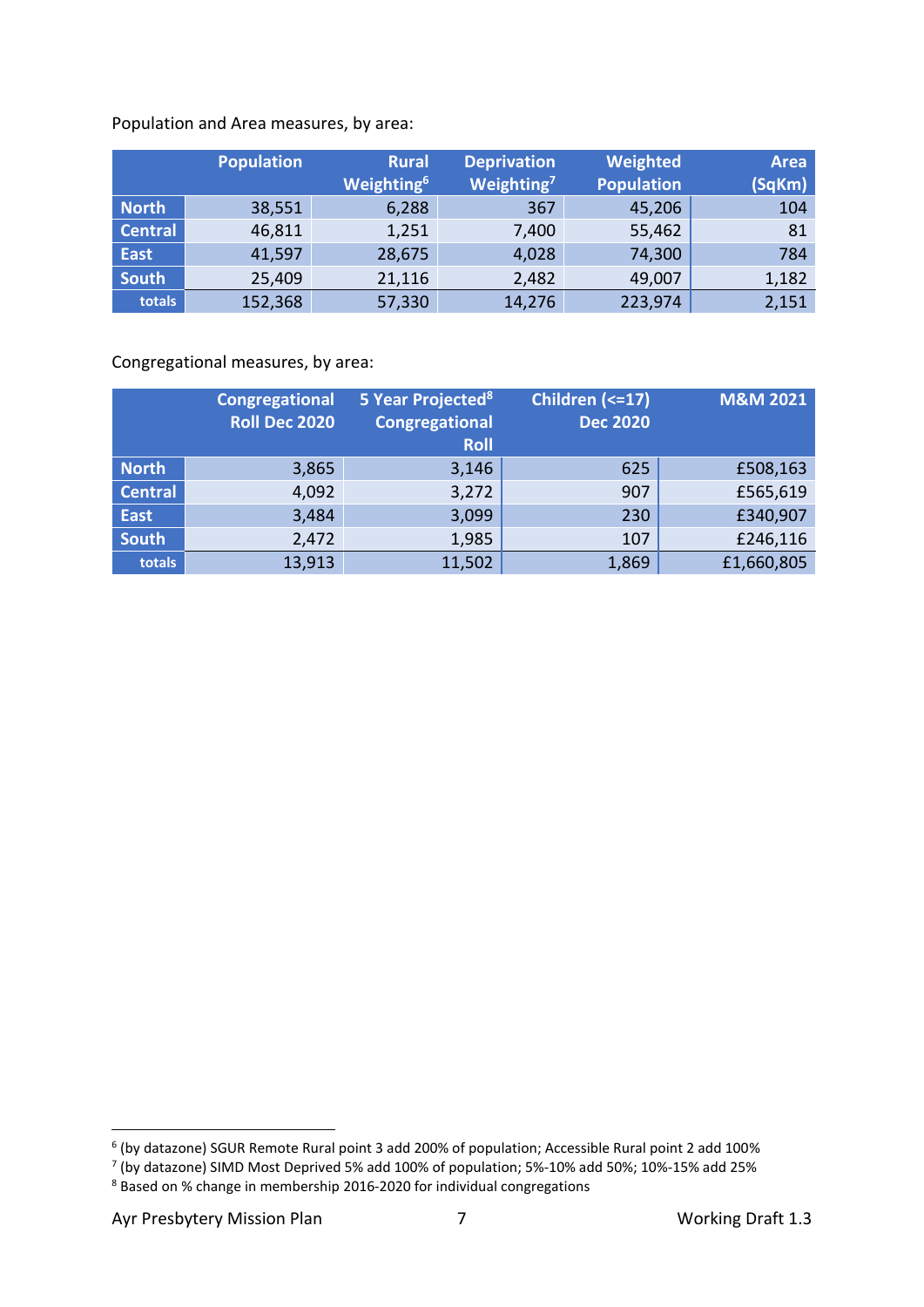# <span id="page-7-0"></span>The Planning Process

#### <span id="page-7-1"></span>2.1 Proposed Timeline

|                           | Jul 2021 - Apr 2022 Mission Plan is developed                                      |  |  |  |  |  |
|---------------------------|------------------------------------------------------------------------------------|--|--|--|--|--|
| 10 <sup>th</sup> Aug 2021 | Presbytery formally starts Mission Planning process                                |  |  |  |  |  |
| late Aug                  | Local area briefings followed by 2 months consultation on charges & ministry posts |  |  |  |  |  |
| $1st$ Nov 2021            | Local areas agree charge definitions and allocate ministry posts                   |  |  |  |  |  |
| 7 <sup>th</sup> Dec 2021  | Presbytery confirms definitions of new charges                                     |  |  |  |  |  |
| $1st$ Apr 2022            | Partner congregations produce outline local mission plans for new charges          |  |  |  |  |  |
| further milestones TBD    |                                                                                    |  |  |  |  |  |
| 3rd May 2022              | Presbytery agrees Mission Plan                                                     |  |  |  |  |  |
| May $-$ Jun 2022          | Faith Nurture Forum and General Trustees approve the Mission Plan                  |  |  |  |  |  |
| 28 <sup>th</sup> Jun 2022 | Presbytery formally starts implementing Mission Plan                               |  |  |  |  |  |
| Sep 2022                  | Formation of Presbytery of South West Scotland                                     |  |  |  |  |  |
| 31 <sup>st</sup> Dec 2022 | Deadline for Mission Plans to be approved                                          |  |  |  |  |  |

## <span id="page-7-2"></span>2.2 Development of Mission Plan



Development of the Mission Plan largely falls within the remit of Presbytery's standing Mission Committee, which is responsible for enabling mission, and presbytery planning. To

Ayr Presbytery Mission Plan 8 8 8 Working Draft 1.3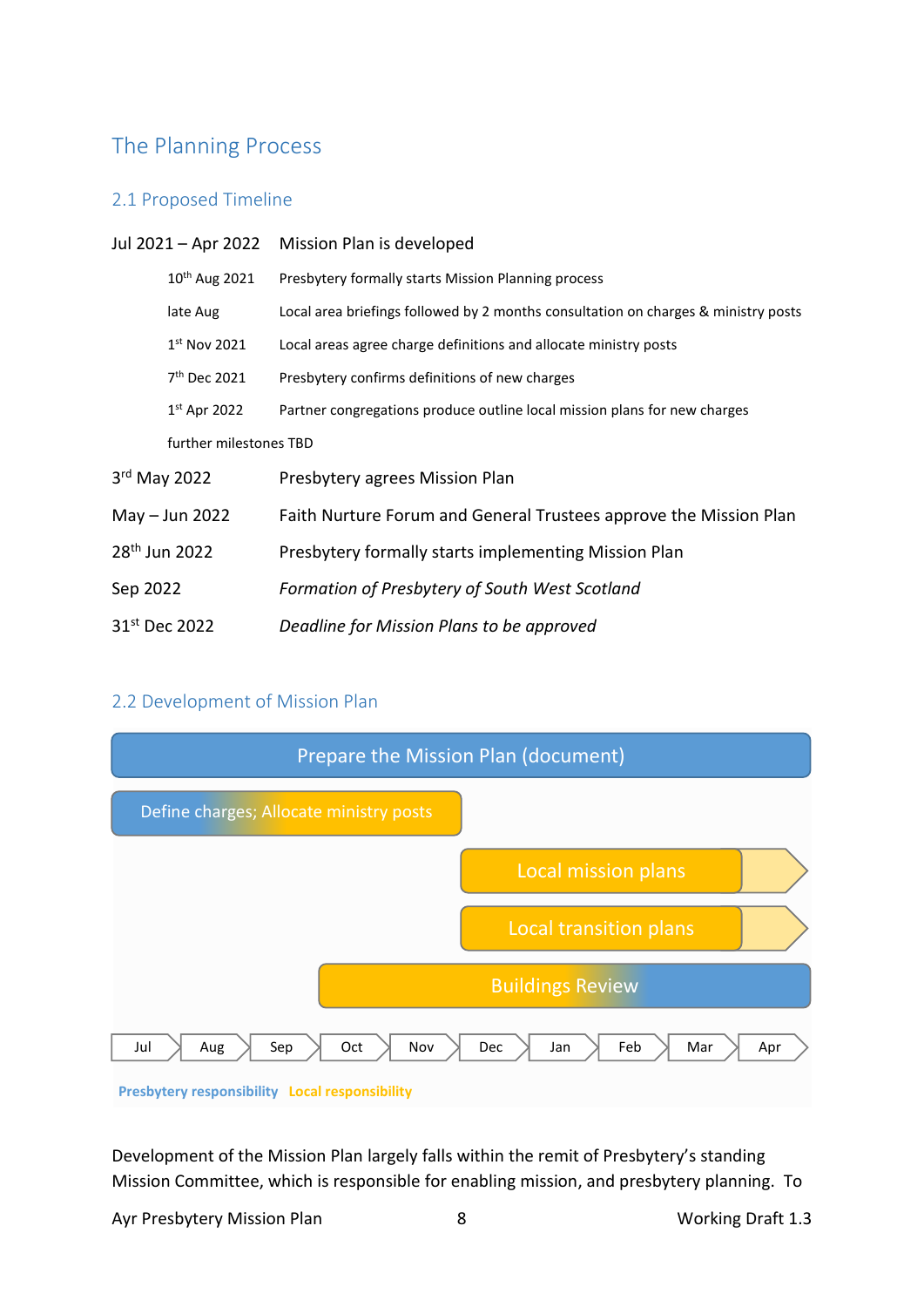assist Mission Committee in its task, in July 2021 it appointed a team of 4 Ministers and 3 Elders, with an advisory panel of 1 Minister and 1 Elder, to deal with detailed aspects of initial planning. The full Mission Plan will however require input from other standing committees and specialists as work progresses.

A key requirement is that Presbytery must work together with Kirk Sessions, Congregations, Parish Ministers and others involved in ministry, to develop the Mission Plan<sup>9</sup>. The diagram above indicates how the main responsibilities shift as the work progresses.

## <span id="page-8-0"></span>2.2.1 Defining charges first?

The PMPA Guidance is clear: mission first; people and congregational structures second; buildings last<sup>10</sup>. Why is Ayr Presbytery proposing to define charges and allocate ministry posts first?

Ayr Presbytery modified its Presbytery Planning process to prioritise mission in October 2017, when "Area Working Groups" were re-purposed to become "Mission Focus Groups". Since then, mission has notionally been the focus of all presbytery planning.

Mission Focus Groups were previously asked to reconfigure charges in their areas to prioritise mission, with an overall reduction of 6 charges. Results were mixed, but by the start of lockdown in March 2020, no groups had been able to agree even modest changes to charges.

# **Now faced with a major reduction of charges – 32 charges to approximately 19 – no charges in Presbytery will ultimately remain as currently configured.**

The Guidance is expressed in terms of engaging in mission planning with office bearers and congregations, and between neighbouring congregations. Our experience is that uncertainty in the parameters of the exercise, and congregations' natural empathy for their neighbours, mean that discussion often lacks focus and hard collective decisions are avoided, in respect of both mission *and* structures.

By Mission Committee taking the lead with difficult decisions about the reduced number of new charges (but still with local input), our objective is to encourage more productive local discussions about mission and the optimal deployment of ministry.

# <span id="page-8-1"></span>2.3 Local Consultations

For the purposes of consulting collaboratively and efficiently with Kirk Sessions and Congregations, the Presbytery has been split into 4 planning Areas: North, Central, East and South.

<sup>9</sup> PMPA Guidance & Code of Practice section 6

<sup>10</sup> PMPA Guidance & Code of Practice section 6.5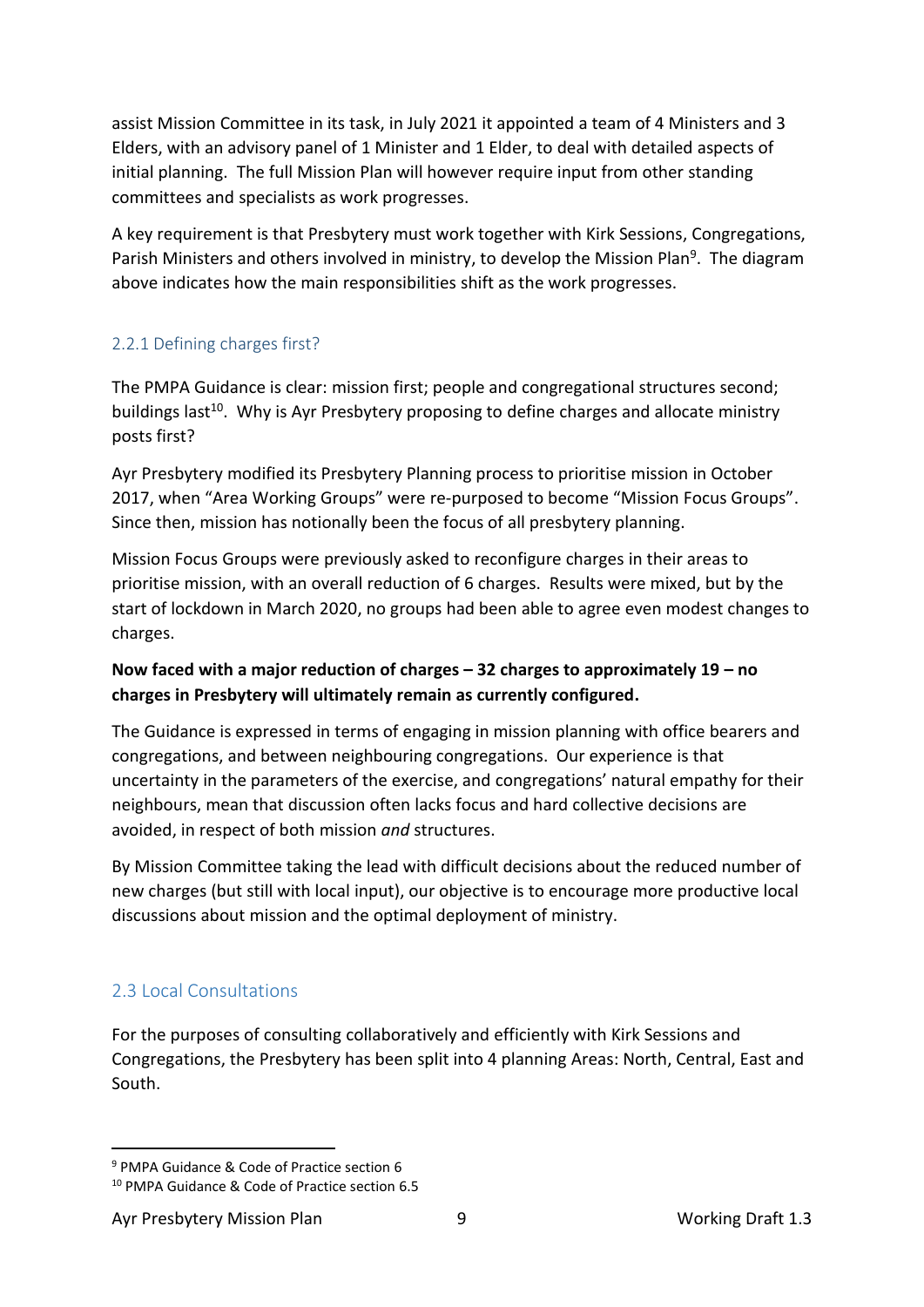Initial area-by-area briefing sessions with representatives of Kirk Sessions and Congregations started in late August 2021. These briefings were in-person meetings, subject to pandemic restrictions in force at the time. Local consultations then continue, phase by phase, with the focus of discussions becoming increasingly local as planning progresses.

Note that to allow all congregations to fully engage with the process, Presbytery has the right to call meetings with Kirk Session(s) and Congregation(s) to discuss the Mission Plan, without the consent of their inducted Minister, who may not attend or speak at the meeting. This is contrary to the usual practice of having to obtain consent from an inducted Minister before such discussion can take place. Formally, speculative discussion of Adjustment required to achieve Mission Plan goals is deemed *not* to affect the rights of an inducted Minister<sup>11</sup>.

Presbytery will have separate meetings with inducted Ministers.

# <span id="page-9-0"></span>2.4 Phase 1: Defining Charges, Allocating Ministry Posts

To arrive at a defined set of new charges and allocation of ministry posts quickly, but still involving local input, the Presbytery proposed a two-level approach:

- 1. Presbytery allocates ministry posts to Areas (by  $10<sup>th</sup>$  August).
- 2. Local parties (Kirk Sessions/Congregations) collectively define charges and allocate ministry posts within each Area, with Plan A and Plan B "conversation starters" provided by Presbytery (to be agreed by  $1<sup>st</sup>$  November, otherwise Plan A will apply by default).

The overall allocation of ministry posts to Areas will be according to a mix of criteria:

- 80% population weighted for priority areas and urban/rural status
- 10% projected congregations
- 10% M&M contributions

One ministry post has been reserved for continuation of the Pioneer Farming Ministry, so area allocations add up to 23 FTE posts.

|                |                   | <b>Projected</b><br><b>Weighted Congregational</b> |                | <b>Ministry</b><br><b>Allocation</b> | <b>Allocation</b><br>rounded to |            | <b>Parish</b>    |
|----------------|-------------------|----------------------------------------------------|----------------|--------------------------------------|---------------------------------|------------|------------------|
|                | <b>Population</b> | <b>Roll</b>                                        | <b>M&amp;M</b> | (per mix)                            | 1 FTE                           | <b>MDS</b> | <b>Ministers</b> |
| <b>North</b>   | 4.7               | 6.3                                                | 6.6            | 5.05                                 | 5.0                             | 0          | 5.0              |
| <b>Central</b> | 5.7               | 6.5                                                | 7.8            | 5.99                                 | 6.0                             |            | 5.0              |
| <b>East</b>    | 7.6               | 6.2                                                | 4.7            | 7.17                                 | 7.0                             | 1.5        | 5.5              |
| <b>South</b>   | 5.0               | 4.0                                                | 3.9            | 4.79                                 | 5.0                             | 1          | 4.0              |
| totals         | 23                | 23                                                 | 23             | 23.00                                | 23                              | 3.5        | 19.5             |
| mix            | 80%               | 10%                                                | 10%            |                                      |                                 |            |                  |

<sup>11</sup> PMPA 2021 section 2.4.3

Ayr Presbytery Mission Plan 10 10 Working Draft 1.3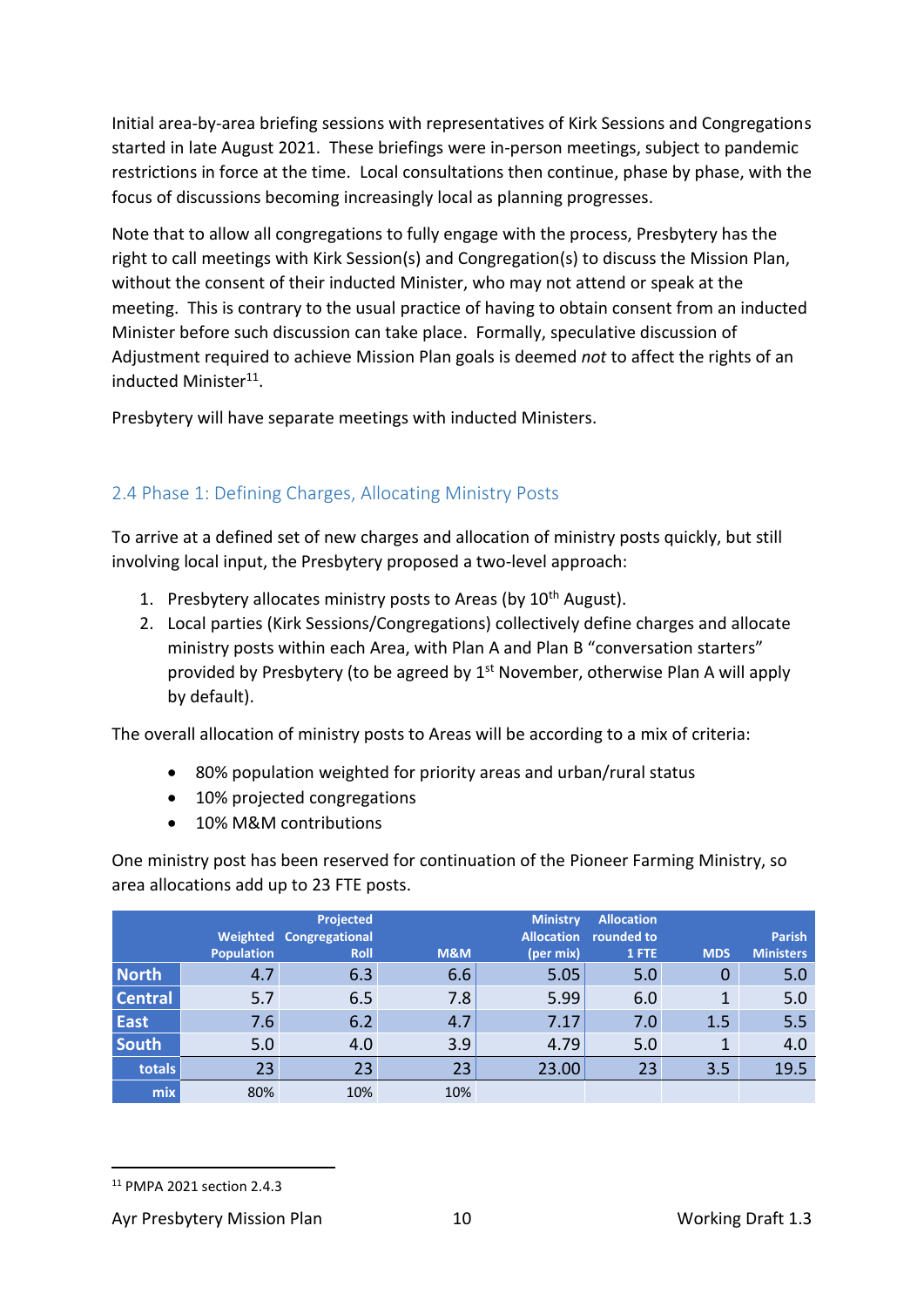A set of Principles for defining charges and allocating ministry posts can be found at Appendix 1: Principles for Defining Charges, Allocating Ministry Posts.

# <span id="page-10-0"></span>2.5 Phase 2: Local Mission Plans

Local Mission Plans are the heart of Presbytery's Mission Plan.

Having established the pattern of new charges in Phase 1, Local Mission Plans express the missional vision of those new charges, in terms of the Five Marks of Mission. Mission – in all its forms  $-$  is the priority of the Mission Plan<sup>12</sup>.

The narrative element of sections 3.1, 3.2, 3.3 and 3.4 of this Working Draft forms a template for each Local Mission Plan in that area.

Every new charge needs its own separate Local Mission Plan. In the short term, an outline of that plan will be required by Mission Committee by  $1<sup>st</sup>$  April 2022 (to feed into the Buildings Review and enable key points to be incorporated in the overall Presbytery Mission Plan), but the plan should be constantly reviewed and developed thereafter, both before and after the new charge comes into being.

Each Local Mission Plan should be discussed and jointly developed by the group of partner congregations who will come together to form that new charge, with the assistance of Presbytery where required. Discussions can start as soon as agreement is reached in Phase 1; this will allow up to five months (November through March) for work on the Local Mission Plan and its associated Local Transition Plan.

Presbytery confirmed the definition of new charges on 7<sup>th</sup> December 2021.

It will be possible for locally defined charges and deployment of ministry posts to be refined depending on the outcome of local mission planning, subject to local agreement and any changes complying with the Principles. However, it will not be possible to revise the overall allocation of ministry posts to Areas.

# <span id="page-10-1"></span>2.6 Phase 3: Local Transition Plans

The purpose of a Local Transition Plan is to set out how a local area gets from its present ministries and congregational structures, to the future ministries and congregational structures envisaged in the Mission Plan.

Transition Plans do not have a set duration or form because they will be different in every situation. In some cases transition will be achievable in a single step over a minimum of time; in other cases transition could be a multi-step process that may take many years. Since our expectation is that no charge in Presbytery will ultimately remain as currently

<sup>12</sup> PMPA Guidance & Code of Practice sections 4 & 5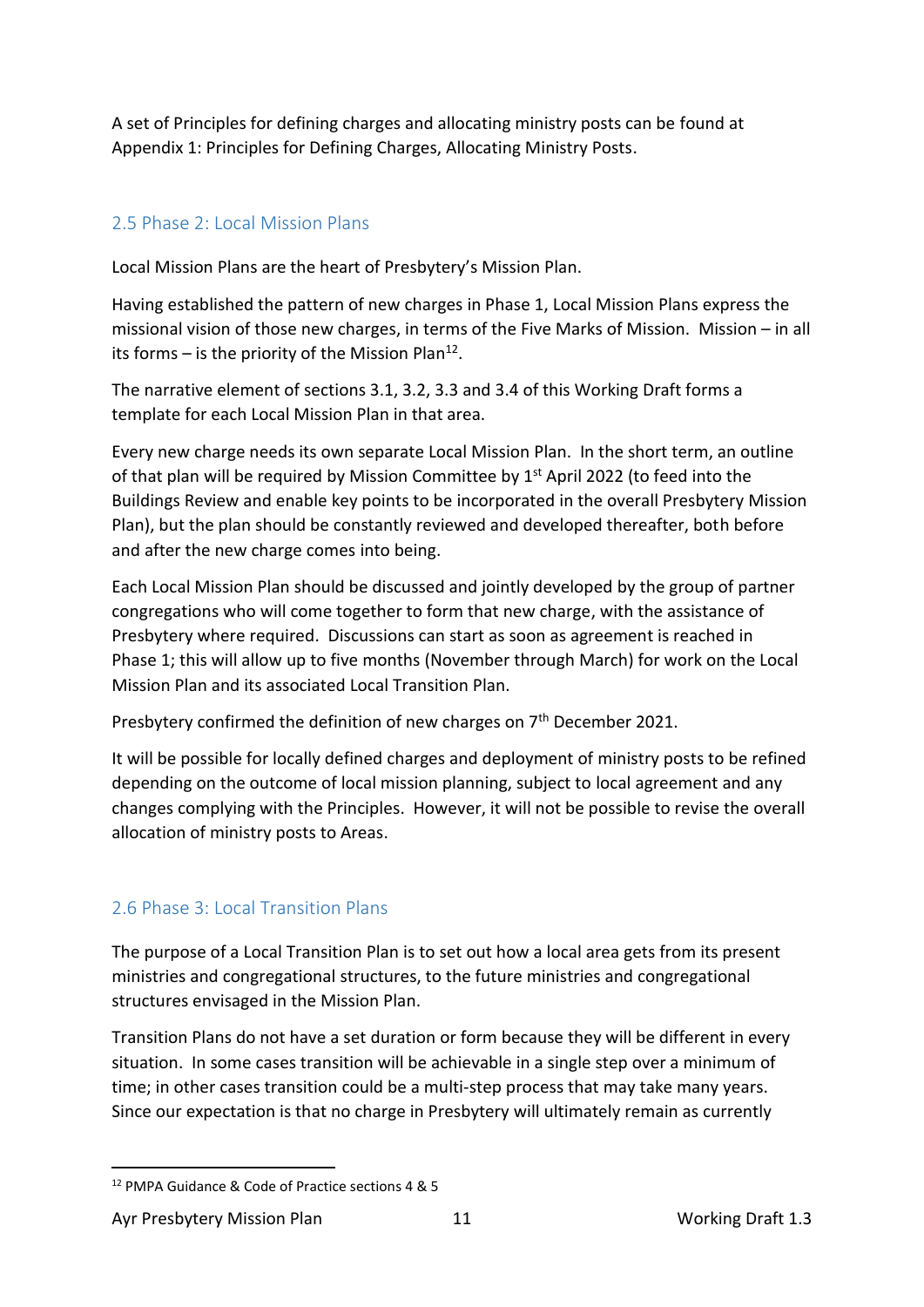configured, then Adjustment<sup>13</sup> will always be required. Transition Plans can combine and/or sequence the various forms of Adjustment to tailor transition to local needs. Note that the fine detail of any proposed Adjustment is not required at this time: that will be dealt with in Basis of Adjustment negotiations when Presbytery implements its Approved Mission Plan<sup>14</sup>.

Subject to the approval of Faith Nurture Forum, it may be acceptable for a Transition Plan to envisage a temporary increase in local headcount in order to meet transitional ministry needs, such as in a Deferred Union, so long as the end point of the Mission Plan is within Presbytery's headcount limit.

Local Transition Plans should be documented alongside Local Mission Plans.

Where Local Transition Plans involve incumbent local Ministers, then it will be important to include them in discussions, and to respect their decisions concerning tenure and/or reshaped roles. It follows that, due to the close relationship between Local Transition Plans and Local Mission Plans, inducted Ministers may contribute to the planning process for both, in contrast to the guidance for Phase 1. Note however that speculative discussion of Adjustment required to achieve Mission Plan goals continues to be deemed *not* to affect their rights<sup>15</sup>.

Partner congregations coming together in a new charge should consider if there are any tangible ways in which they could anticipate their future relationship while the process of transition is ongoing, particularly if it is expected to take any length of time. For example, informal co-operation on mission projects, or entering into a formal Parish Grouping agreement<sup>16</sup>.

## <span id="page-11-0"></span>2.7 Phase 4: Buildings Review

The PMPA requires Presbytery to categorise every church building as being required beyond 5 years, or to be disposed of within that period<sup>17</sup>. We are therefore required to conduct a Buildings Review using resources and advice provided by the General Trustees<sup>18</sup>, as part of our Mission Plan.

Ayr Presbytery was invited by the General Trustees to take part in the second pilot of their Asset Management Building Audit (AMBA) tool. This splits Buildings Review into three phases: information gathering (audit), analysis, and decision-making.

In the first phase, approximately from October through January, Presbytery-appointed auditors will meet with congregations' Fabric Conveners to complete an electronic form and take supporting photographs. An audit visit should take around 2 to 3 hours. The forms will

Ayr Presbytery Mission Plan 12 12 Working Draft 1.3

<sup>13</sup> PMPA 2021 section 7

<sup>14</sup> PMPA 2021 sections 10 & 11

<sup>15</sup> PMPA 2021 section 2.4.3

<sup>16</sup> PMPA 2021 section 7 (8)

<sup>17</sup> PMPA 2021 section 2.1.2

<sup>18</sup> PMPA 2021 section 2.1.3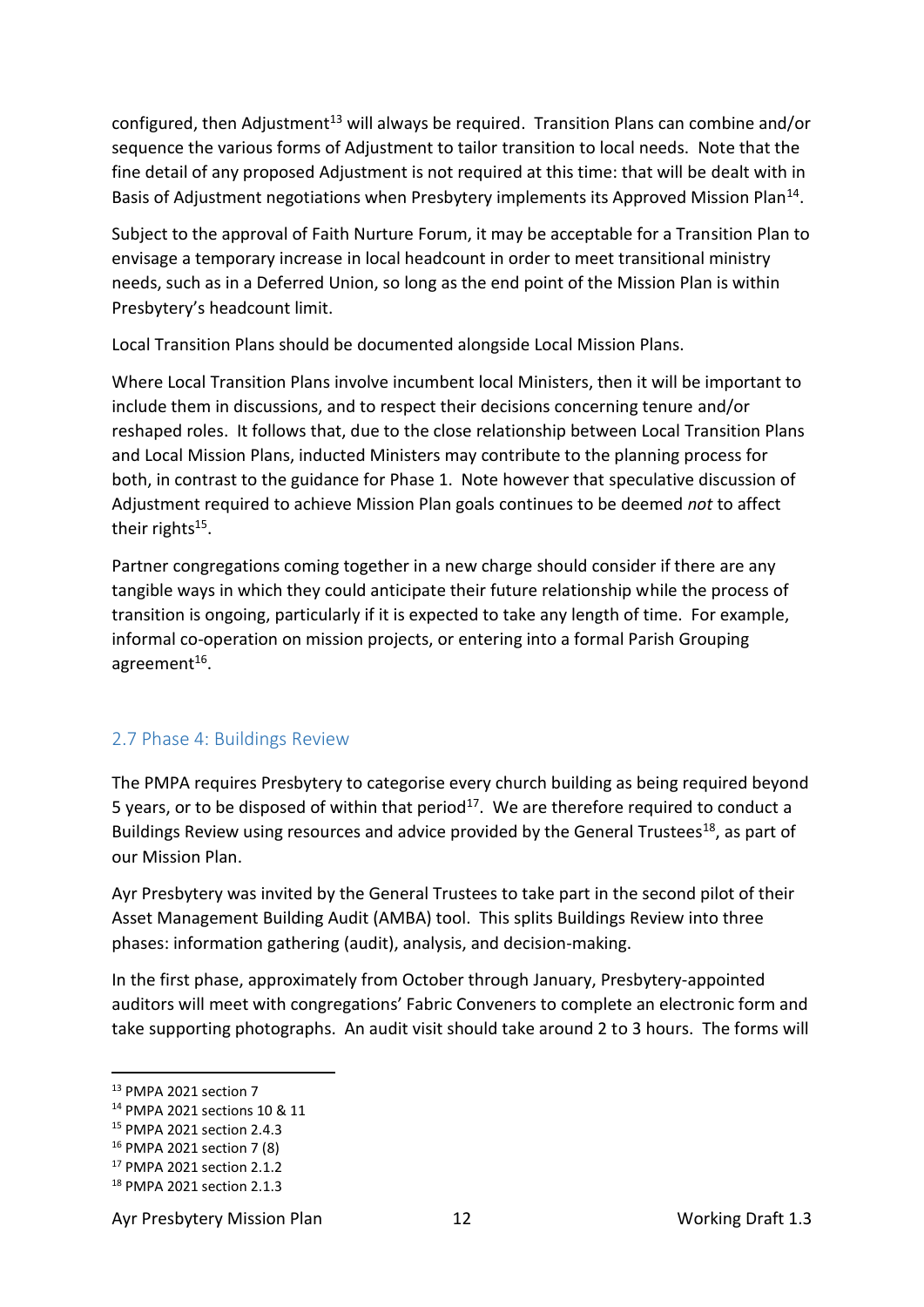then be sent to General Trustees for analysis, who will in turn send their ranked findings back to Presbytery.

Presbytery has authorised the creation of a committee to co-ordinate and progress Buildings Review, which will be convened by the convener of Presbytery's standing Administration Committee, and be advised by Presbytery's Sub-Conveners of Benefice & Fabric. That team will receive the analysis from General Trustees and combine it with future requirements for buildings for worship and mission, as outlined in Local Mission Plans, to recommend to Presbytery which buildings should be kept and which should be categorized for disposal – the final part of the Mission Planning process.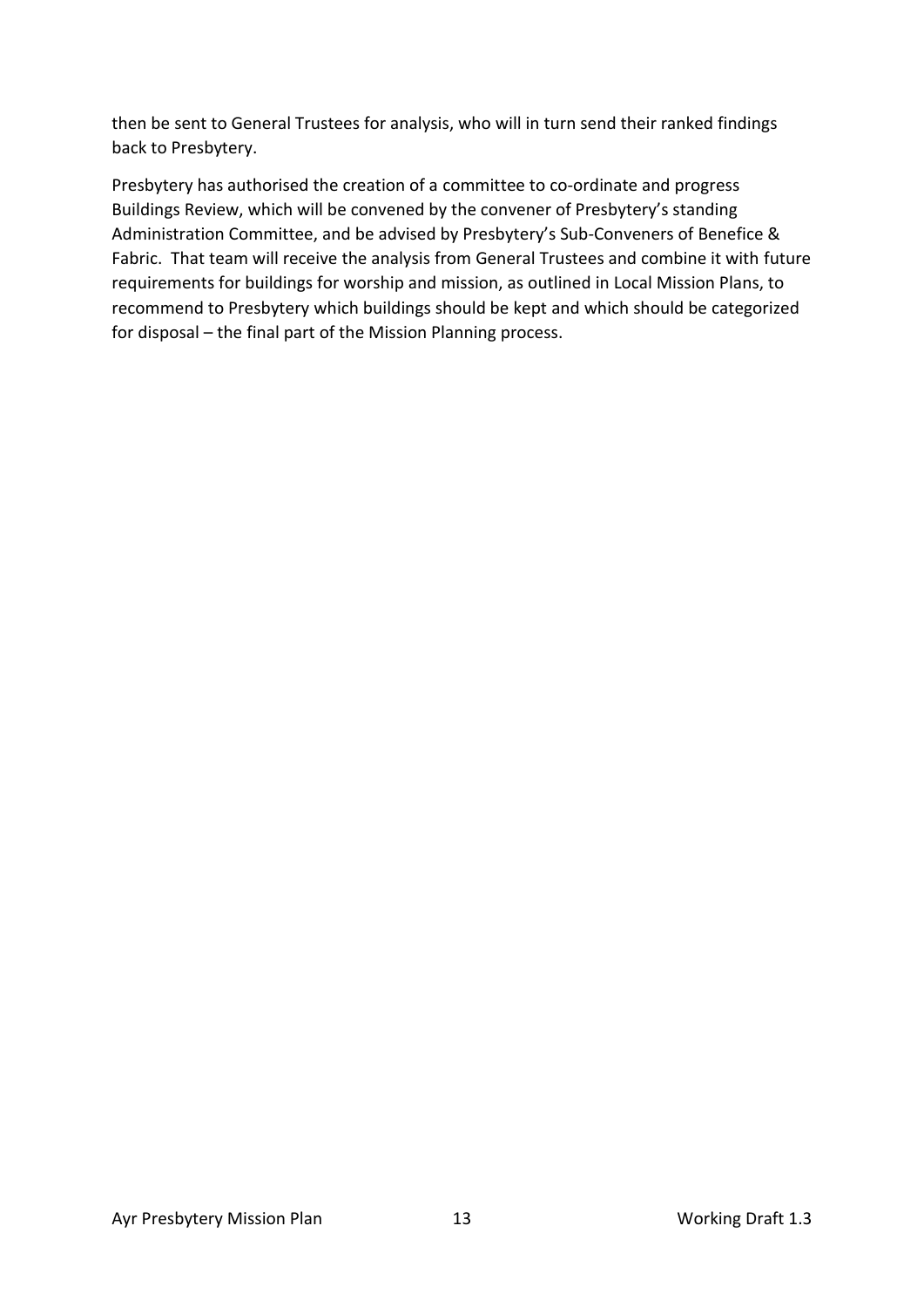# The Plan

### Note:

- The tables below indicate centrally funded parish minister and MDS posts.
- OLM deployment is indicated in grey, to reflect that any individual OLM deployment should be agreed between Presbytery and available OLMs, prioritised according to the varying transitional needs across Presbytery.
- <span id="page-13-0"></span>• Locally funded posts will in principle be inherited by new charges from precursor charges; details to be clarified during negotiation of Bases of Adjustment.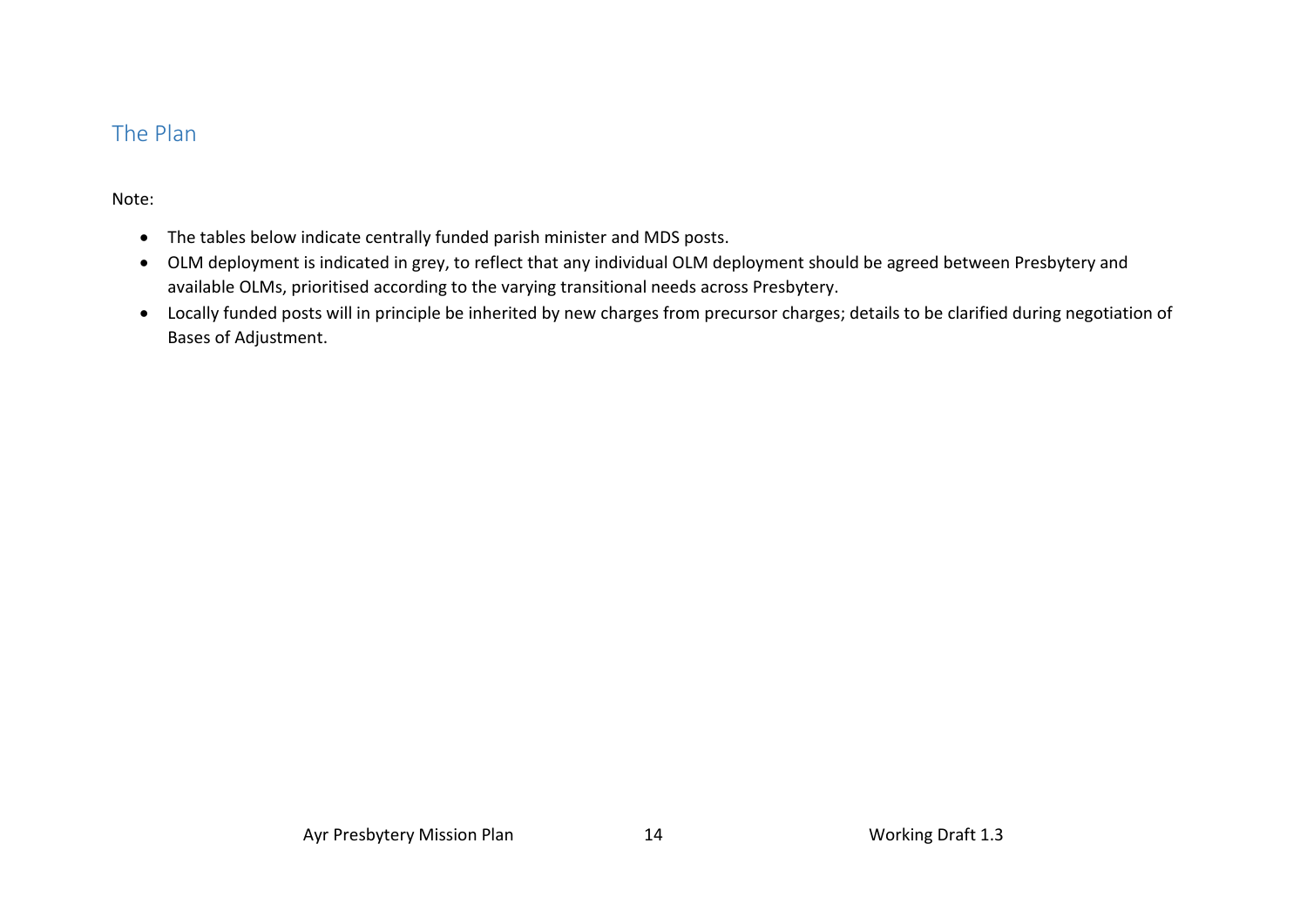# 3.1 North Area - Draft Plan for the North Area Grouping

|           | <b>Name of Congregation</b>                                                                                                  | 2020<br><b>Congregational</b><br>Membership | 2017<br><b>Population</b> | <b>Current</b><br><b>Status</b> | Plan for<br>congregations by<br>end of Plan<br>Inc buildings | <b>Locally Funded</b><br><b>Posts</b>                       | <b>Structure of</b><br><b>Staffing Required in Plan</b> | <b>Total Staffing</b> | <b>Building</b><br><b>Classification</b> |
|-----------|------------------------------------------------------------------------------------------------------------------------------|---------------------------------------------|---------------------------|---------------------------------|--------------------------------------------------------------|-------------------------------------------------------------|---------------------------------------------------------|-----------------------|------------------------------------------|
|           |                                                                                                                              |                                             |                           |                                 |                                                              |                                                             |                                                         | 5 FTE MWS             |                                          |
|           |                                                                                                                              |                                             |                           |                                 |                                                              |                                                             |                                                         | 1 OLM                 |                                          |
|           | <b>Dundonald and Craigie</b><br>Symington unite                                                                              | 690                                         | 6,288                     | UT<br>UT                        |                                                              | Dundonald-<br>funding for 1 FTE<br>community worker<br>post | 1 FTE MWS                                               |                       |                                          |
|           | Troon Old/Troon Portland/<br>Troon St Meddans unite to<br>form a Troon Church<br>Local Mission Church in north<br>east Troon | 1,730                                       | 14,750                    | UT<br>$\vee$<br>$\vee$          |                                                              | St Meddans-<br>1 FTE youth worker<br>post                   | 2 FTE MWS $+$<br>1 OLM                                  |                       |                                          |
|           | <b>Monkton Prestwick North and</b><br><b>Prestwick South unite</b>                                                           | 446                                         | 10,147                    | V<br>UT                         |                                                              |                                                             | 1 FTE MWS                                               |                       |                                          |
| $\bullet$ | <b>Prestwick St Nicholas and</b><br>Prestwick Kingcase unite                                                                 | 999                                         | 7,366                     | $\vee$<br>UT                    |                                                              |                                                             | 1 FTE MWS                                               |                       |                                          |

<span id="page-14-0"></span>**Key**: UT – Unrestricted Tenure; V – Vacancy; FTE – Full Time Equivalent; MWS – Minister of Word & Sacrament (inducted parish minister); MDS – Ministries Development Staff; OLM – Ordained Local Minister

- By the end of the plan the aim is to have **5 FTE ministry posts and 1 OLM** for the grouping (target date 2025).
- **The rationale for this grouping:** The allocation of centrally funded ministry posts has been calculated by taking into account: the weighted population figures for the grouping (80%); each charge in the grouping's projected congregational roll (10%); Ministries & Mission allocation for the grouping (10%).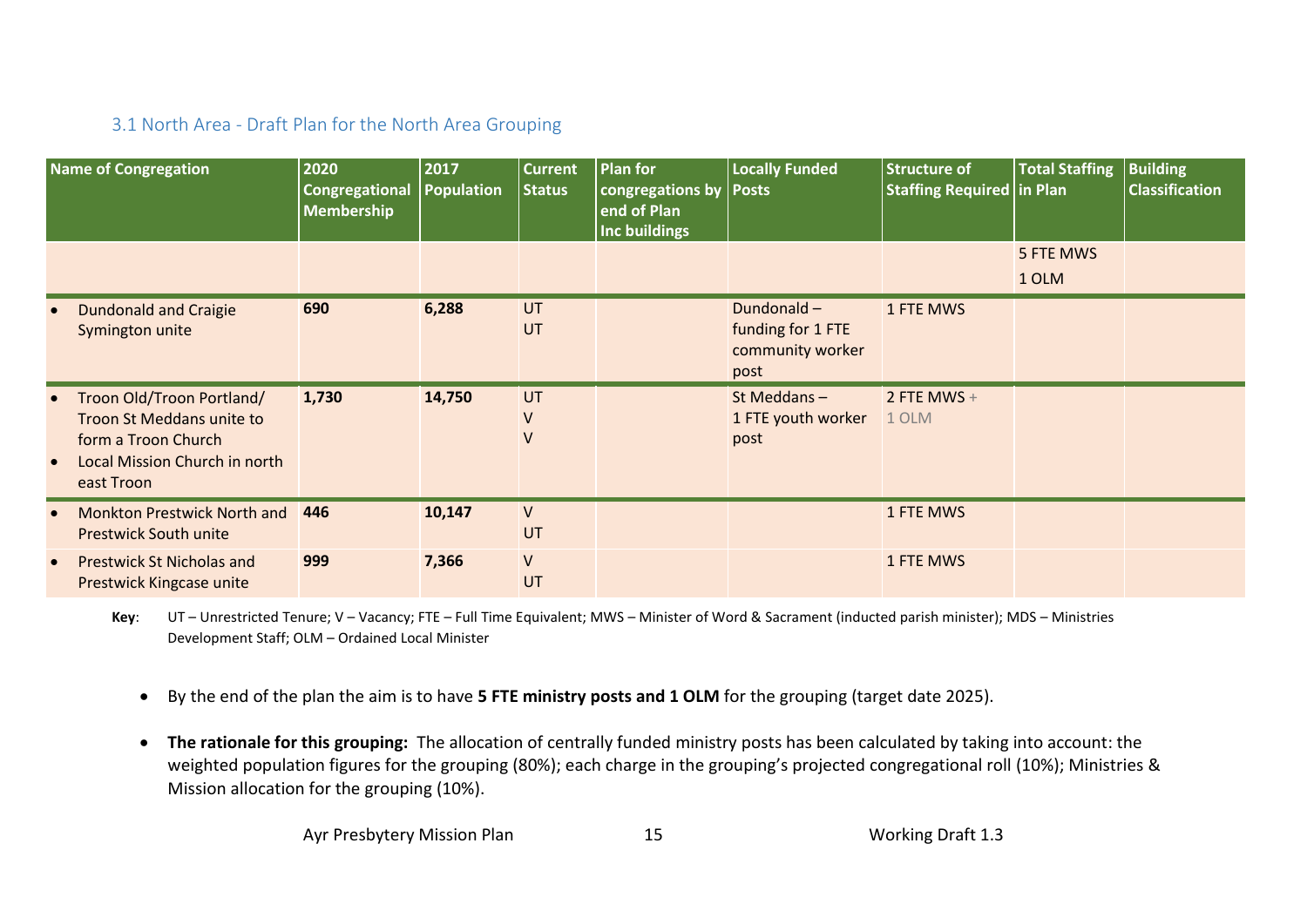- **The North Area Grouping is allocated in this way** to take account of the travel corridor for commuters that includes the villages of Monkton and Dundonald. The coverage of both Troon and Prestwick as tourist destinations, as well as towns used for commuting to Glasgow and Edinburgh. The presence of Prestwick Airport within this grouping in the north part of the Presbytery.
- **Mission Fields for this Area Grouping which take account the Five Marks of Mission may include:**
- 1. **In Proclaiming the Good News of the Kingdom** Developing outreach, sharing faith and Christian Lifestyle with young families through a variety of formats. Exploration of Intergenerational work, given the population demographic of younger versus older people within settings. Working in partnership ecumenically with other denominations within the area grouping. Expanding the work started during Covid in regard to online worshipping communities, enhance and expand this to facilitate growth. Working together within the grouping to continue to explore ways both contemporary and traditional that connects the church with the community/parish.
- 2. **In teaching, baptising, and nurturing new believers** The ministerial and leadership posts within the grouping require to be freed up to expand and deliver their Teaching Elder role to develop and support worship teams to lead in worship within team ministries; to develop people in their discipleship whether elder, office-bearer or congregational member; to be able to deliver in innovative ways events, programmes or activities that encourage people to come to faith. There will be a need for the Education Committee of Presbytery to have an input and support area groupings in developing and delivering their learning and training.
- 3. **In responding to human need by loving service**  The church has a special concern for the poor. Therefore, it is essential to understand what the poverty demographic is and to what extent deprivation exists within the parishes within the area grouping. How does and how will the church in these communities work together with Health, Social Care, Carers and Volunteers to address this? Thinking too about the work of the Guild – how can the Guilds come together in this grouping to work together to support those in need both globally and at home? Essentially all of our elders, office bearers and some of our congregational members are volunteers and so within the new allocations which create bigger charges and team ministries it is important as an area grouping to look at how we support our volunteers and possibly work with others in our community who have that expertise for example Voluntary Action South Ayrshire. Many churches already support their communities through Food Banks within the grouping; there may be a need to look at sustainable food access to those suffering financial difficulty. There will be a need for the Community and World Concerns Committee of Presbytery to have an input and support area groupings in developing and communicating our Love for Our Neighbour both locally and globally.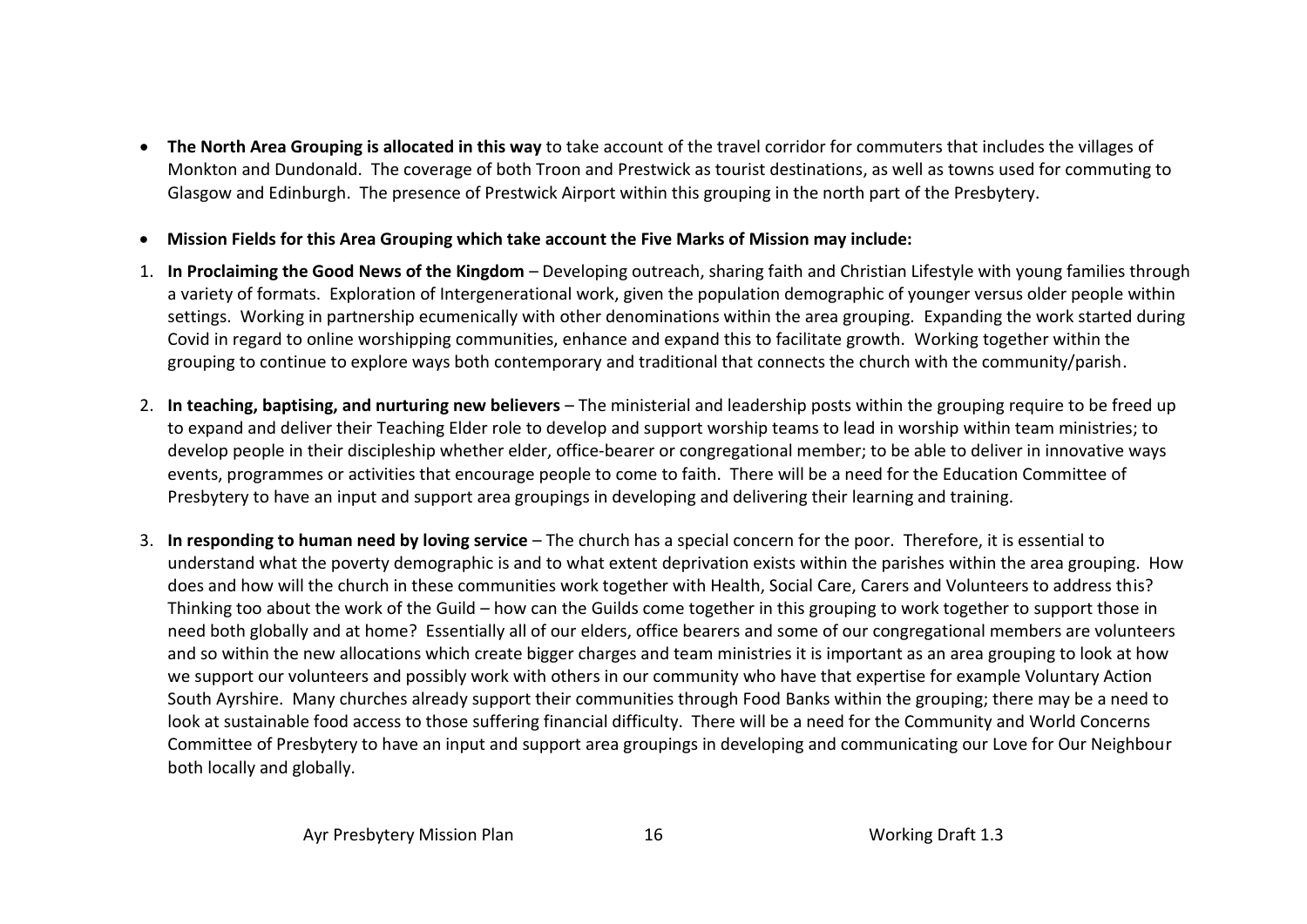- 4. **In seeking to transform unjust structures of society, in challenging violence of every kind and pursuing peace and reconciliation** As a church following the teachings of Jesus there is an emphasis on the church both nationally and locally to inform and inspire members to take up issues of justice, peace and the integrity of creation. We live within diverse communities and in faith require to stand up for those whose voice is unheard or ignored through racial injustice, domestic violence, homelessness, and discrimination. Within the area grouping there is a missional role for working with our neighbours in other denominations to tackle underlying sectarianism within communities and discrimination against other faith groups. Every charge has a responsibility to be an inclusive and welcoming church to all.
- 5. **In striving to safeguard the integrity of creation and sustain and renew the life of the earth** The grouping taking account of the settings and environment within its bounds – from beaches, countryside, farming to more urban and industrial settings – will encourage respect for God's creation and increase an understanding of how that relates to our Christian faith. Working together investigate the surrounding community spaces/green spaces in parishes. Explore and highlight the richness of the natural world locally and potential sources of environmentally friendly 'green' energy for our buildings, and where appropriate understanding the implications for A-listed church buildings. The area groupings are encouraged to find ways to reduce the environmental 'footprint' of congregations and where possible work towards becoming eco-congregations.

Please note these are not meant to be prescriptive but a conversation starter for the grouping, and where charges are allocated together in either Plan A or Plan B to look at a way forward in mission. Local Church Review in Ayr Presbytery for the present is on hold but eventually in the future there will be the emphasis on Local Church Review which is mission focused and that takes account of the new allocations and area groupings.

- Challenges for this grouping will take account of the issue of tenure and how this will impact on the timing and process of implementing the Presbytery Mission Plan for this grouping's plan; Kirk Session and Congregation dissatisfaction with the allocations and implications of this plan; thinking outside the box; the present buildings for new and inventive mission opportunities; the areas of new build and housing within this Area Grouping and the impact this will have.
- A building assessment of the grouping will be carried out by Presbytery utilising the Building Assessment Template which is at present under development by the Church of Scotland General Trustees. The outcome and recommendations of the audit will be taken into consideration by the North Area grouping as a whole in regard to reduction in buildings within this grouping.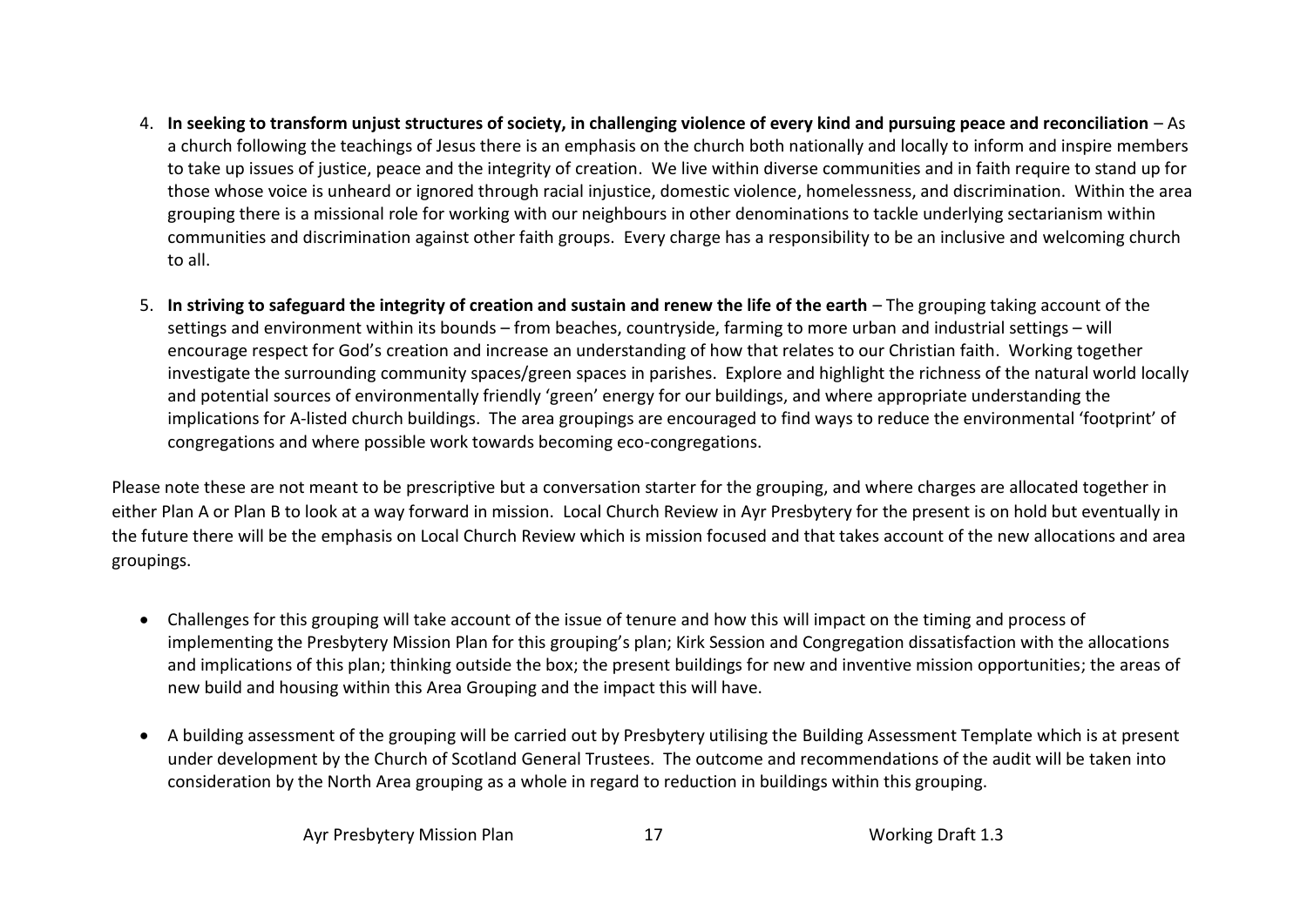• It is acknowledged that the future creation of the South West Presbytery may create opportunities for congregations in Ayr Presbytery's North Area Grouping to integrate with charges on its boundary with Irvine & Kilmarnock Presbytery. The Mission Plan should be open to this possibility of future partnerships.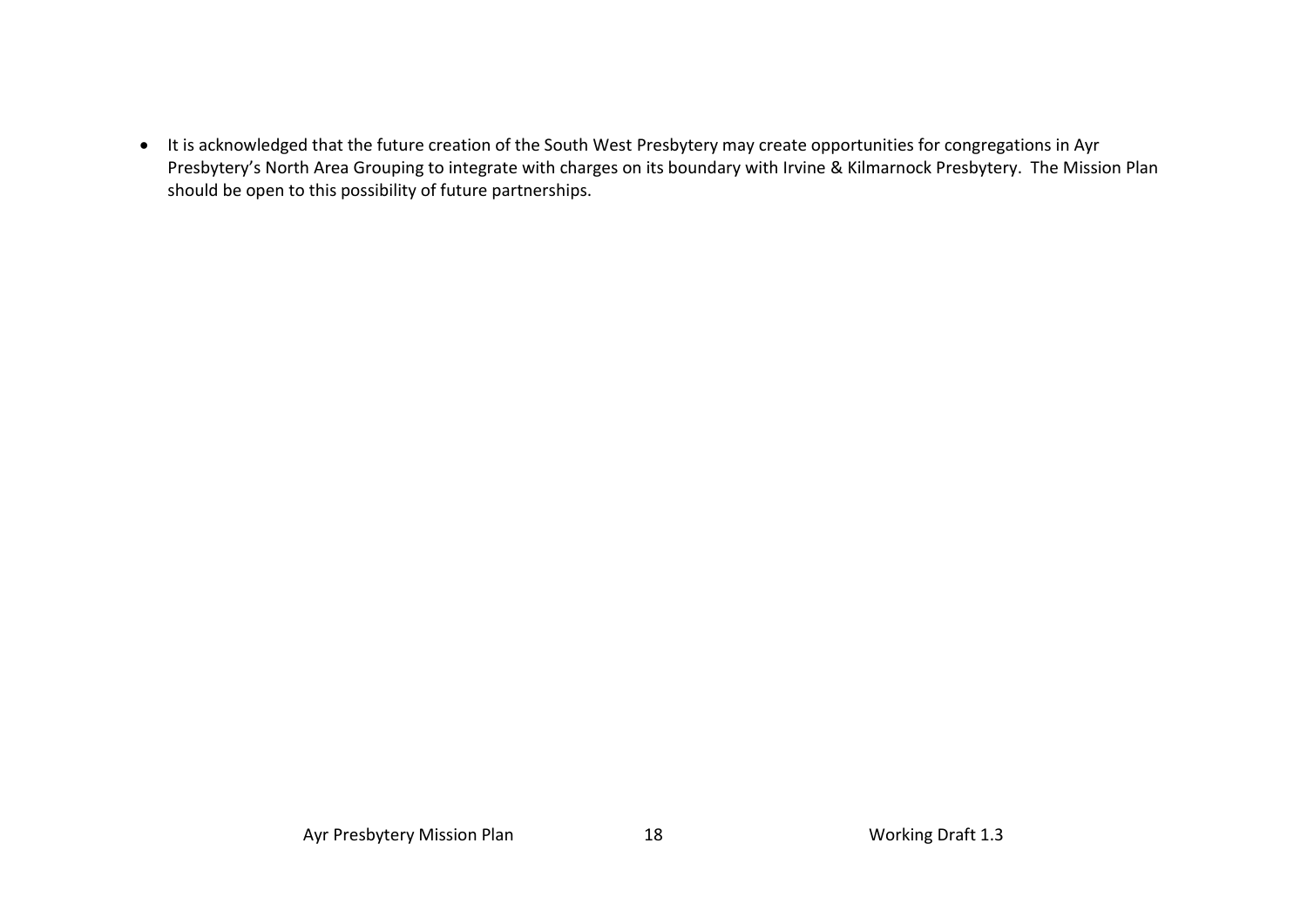# 3.2 Central Area - Draft Plan for the Central Area Grouping

|           | <b>Name of Congregation</b>                                                               | 2020<br>Congregational<br><b>Membership</b> | 2017<br><b>Population</b> | <b>Current</b><br><b>Status</b> | <b>Plan for</b><br>congregations by<br>end of Plan<br><b>Inc buildings</b> | <b>Locally Funded</b><br><b>Posts</b>                                          | <b>Structure of</b><br><b>Staffing Required</b> | <b>Total Staffing</b><br>in Plan | <b>Building</b><br><b>Classification</b> |
|-----------|-------------------------------------------------------------------------------------------|---------------------------------------------|---------------------------|---------------------------------|----------------------------------------------------------------------------|--------------------------------------------------------------------------------|-------------------------------------------------|----------------------------------|------------------------------------------|
|           |                                                                                           |                                             |                           |                                 |                                                                            |                                                                                |                                                 | 5 FTE MWS<br>1 FTE MDS           |                                          |
|           |                                                                                           |                                             |                           |                                 |                                                                            |                                                                                |                                                 | 1 OLM                            |                                          |
|           | Ayr St James and Ayr<br>St Quivox* unite                                                  | 417                                         | 10,471                    | UT<br>UT                        |                                                                            |                                                                                | 1 FTE MWS +<br>0.5 FTE MDS<br>(*Priority Area)  |                                  |                                          |
|           | Ayr Newton Wallacetown*<br>incorporates Lochside as a<br><b>Local Mission Church</b>      | 319<br>No figures for<br>Lochside           | 7,602                     | $\sf V$                         |                                                                            | 1 Youth Worker<br>funded by external<br>source                                 | 1 FTE MWS +<br>0.5 FTE MDS<br>(*Priority Area)  |                                  |                                          |
|           | Ayr Castlehill and Ayr<br>St Leonards unite                                               | 824                                         | 12,418                    | UT<br>UT                        |                                                                            |                                                                                | 1 FTE MWS                                       |                                  |                                          |
| $\bullet$ | Ayr Auld Kirk/<br>Ayr St Andrews/<br>Ayr St Columba unite                                 | 1,530                                       | 9,073                     | UT<br>UT<br>UT                  |                                                                            | Ayr St Columba -<br>had an Assistant<br>Minister                               | 1 FTE MWS +<br>1 OLM                            |                                  |                                          |
| $\bullet$ | Alloway and Fisherton unite, 1,002<br>incorporating area for future<br>Corton development |                                             | 7,247                     | UT<br>$\sf V$                   |                                                                            | Alloway – part time<br>schools and family<br>worker; part time<br>youth worker | 1 FTE MWS                                       |                                  |                                          |

<span id="page-18-0"></span>**Key**: UT – Unrestricted Tenure; V – Vacancy; FTE – Full Time Equivalent; MWS – Minister of Word & Sacrament (inducted parish minister); MDS – Ministries Development Staff; OLM – Ordained Local Minister

• By the end of the plan the aim is to have **5 FTE ministry posts, 1 MDS post** (this could be split into 2 x 0.5 posts) and **1 OLM** for the grouping (target date 2025).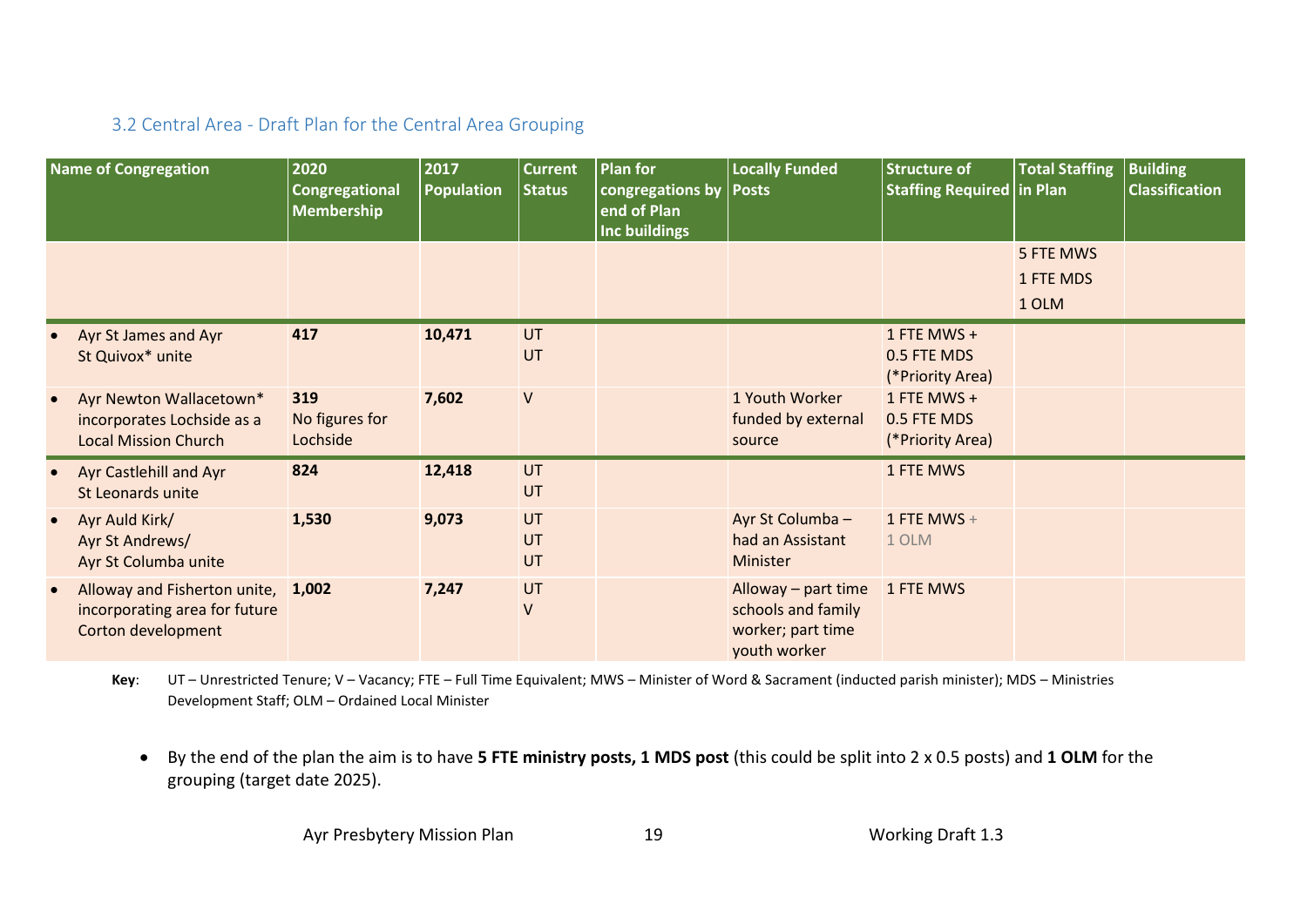- **The rationale for this grouping:** The allocation of centrally funded ministry posts has been calculated by taking into account: the weighted population figures for the grouping (80%); each charge in the grouping's projected congregational roll (10%); Ministries & Mission allocation for the grouping (10%).
- **The Central Area Grouping is allocated in this way** to take account of the urban and business population, taking into consideration the workplace settings within the centre of Ayr and Ayr Town Centre. One of NHS Ayrshire and Arran's main university teaching hospitals lies within this grouping. Ayr College and the University of West of Scotland (UWS) is situated in the heart of this grouping. There is also within the near future the possible Corton housing development.
- **Mission Fields for this Area Grouping which take account the Five Marks of Mission may include:**
- **1. In Proclaiming the Good News of the Kingdom** Developing outreach, sharing faith and Christian Lifestyle with young families through a variety of formats. Exploration of Intergenerational work, given the population demographic of younger versus older people within settings. Working in partnership ecumenically with other denominations within the area grouping. Expanding the work started during Covid in regard to online worshipping communities, enhance and expand this to facilitate growth. Working together within the grouping to continue to explore ways both contemporary and traditional that connects the church with the community/parish. Explore ways to work together within this area grouping to deliver mission and outreach to the both the Business, College and University communities.
- **2. In teaching, baptising, and nurturing new believers** The ministerial and leadership posts within the grouping require to be freed up to expand and deliver their Teaching Elder role to develop and support worship teams to lead in worship within team ministries; to develop people in their discipleship whether elder, office-bearer or congregational member; to be able to deliver in innovative ways events, programmes or activities that encourage people to come to faith. Development of an innovative worship programme that will attract young people possibly on the College campus, possibly in conjunction with our denominational partners in the centre of Ayr. There will be a need for the Education Committee of Presbytery to have an input and support area groupings in developing and delivering their learning and training.
- **3. In responding to human need by loving service**  The church has a special concern for the poor. Therefore, it is essential to understand what the poverty demographic is and to what extent deprivation exists within the parishes within the area grouping. How does and how will the church in these communities work together with Health, Social Care, Carers and Volunteers to address this?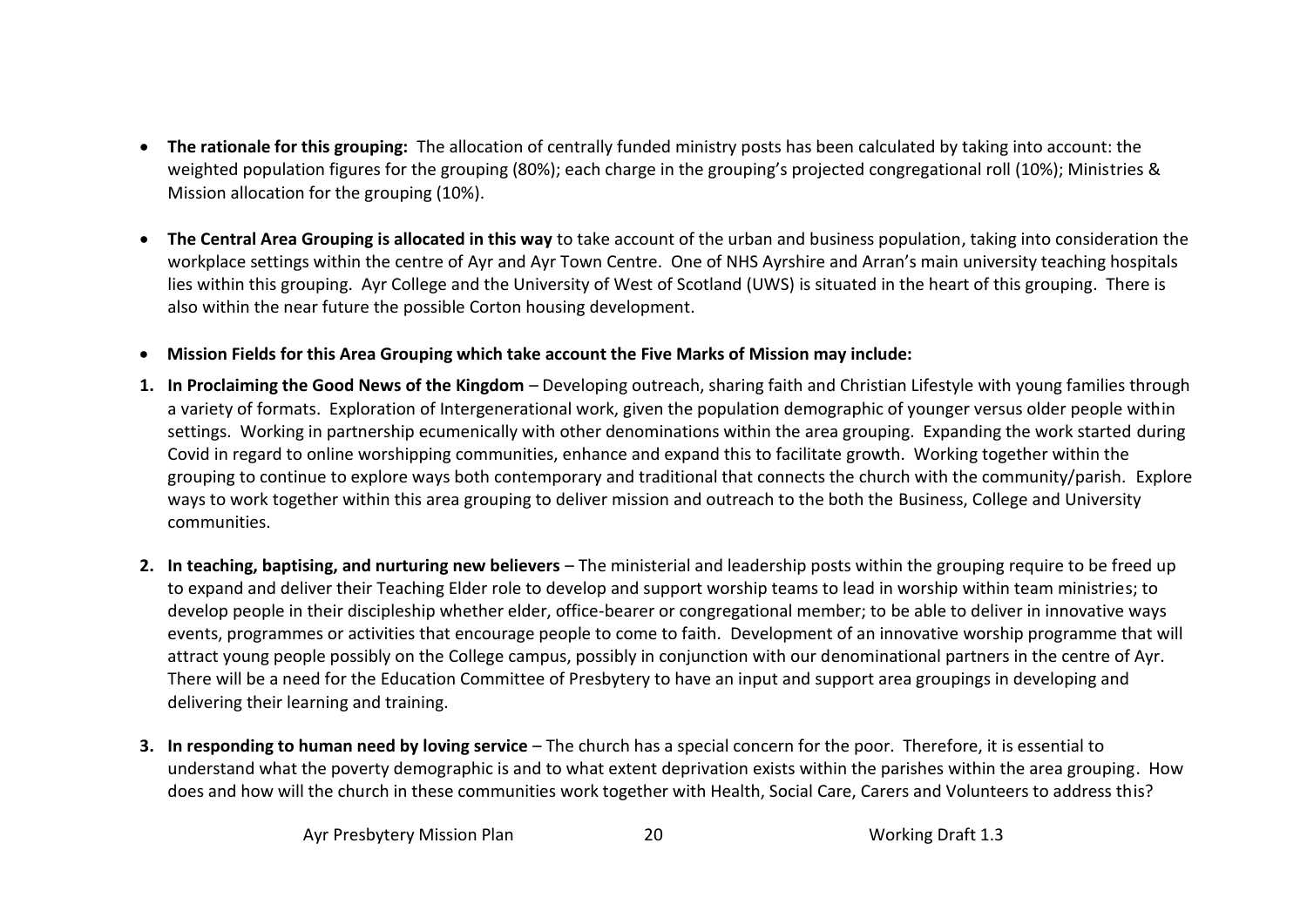Thinking too about the work of the Guild – how can the Guilds come together in this grouping to work together to support those in need both globally and at home? Essentially all of our elders, office bearers and some of our congregational members are volunteers and so within the new allocations which create bigger charges and team ministries it is important as an area grouping to look at how we support our volunteers and possibly work with others in our community who have that expertise for example Voluntary Action South Ayrshire. Many churches already support their communities through Food Banks within the grouping; there may be a need to look at sustainable food access to those suffering financial difficulty. There will be a need for the Community and World Concerns Committee of Presbytery to have an input and support area groupings in developing and communicating our Love for Our Neighbour both locally and globally. Within the Central Area grouping think about linking in with the Night Pastors and other forms of outreach work with our denominational partners to tackle homelessness. Consideration of our pastoral role within the hospital setting.

- **4. In seeking to transform unjust structures of society, in challenging violence of every kind and pursuing peace and reconciliation**  As a church following the teachings of Jesus there is an emphasis on the church both nationally and locally to inform and inspire members to take up issues of justice, peace and the integrity of creation. We live within diverse communities and in faith require to stand up for those whose voice is unheard or ignored through racial injustice, domestic violence, homelessness, and discrimination. Within the area grouping there is a missional role for working with our neighbours in other denominations to tackle underlying sectarianism within communities and discrimination against other faith groups. Every charge has a responsibility to be an inclusive and welcoming church to all.
- **5.** In striving to safeguard the integrity of creation and sustain and renew the life of the earth The grouping taking account of the settings and environment within its bounds – Ayr Beach, Ayr Town Centre, the industrial settings and green spaces, parks and Riverside Walk, as well as the more rural setting in Alloway and Fisherton parishes – will encourage respect for God's creation and increase an understanding of how that relates to our Christian faith. Working together investigate the surrounding community spaces/green spaces in parishes. Explore and highlight the richness of the natural world locally and potential sources of environmentally friendly 'green' energy for our buildings, and where appropriate understanding the implications for A-listed church buildings. The area groupings are encouraged to find ways to reduce the environmental 'footprint' of congregations and where possible work towards becoming eco-congregations.

Please note these are not meant to be prescriptive but a conversation starter for the grouping, and where charges are allocated together in either Plan A or Plan B to look at a way forward in mission. Local Church Review in Ayr Presbytery for the present is on hold but eventually in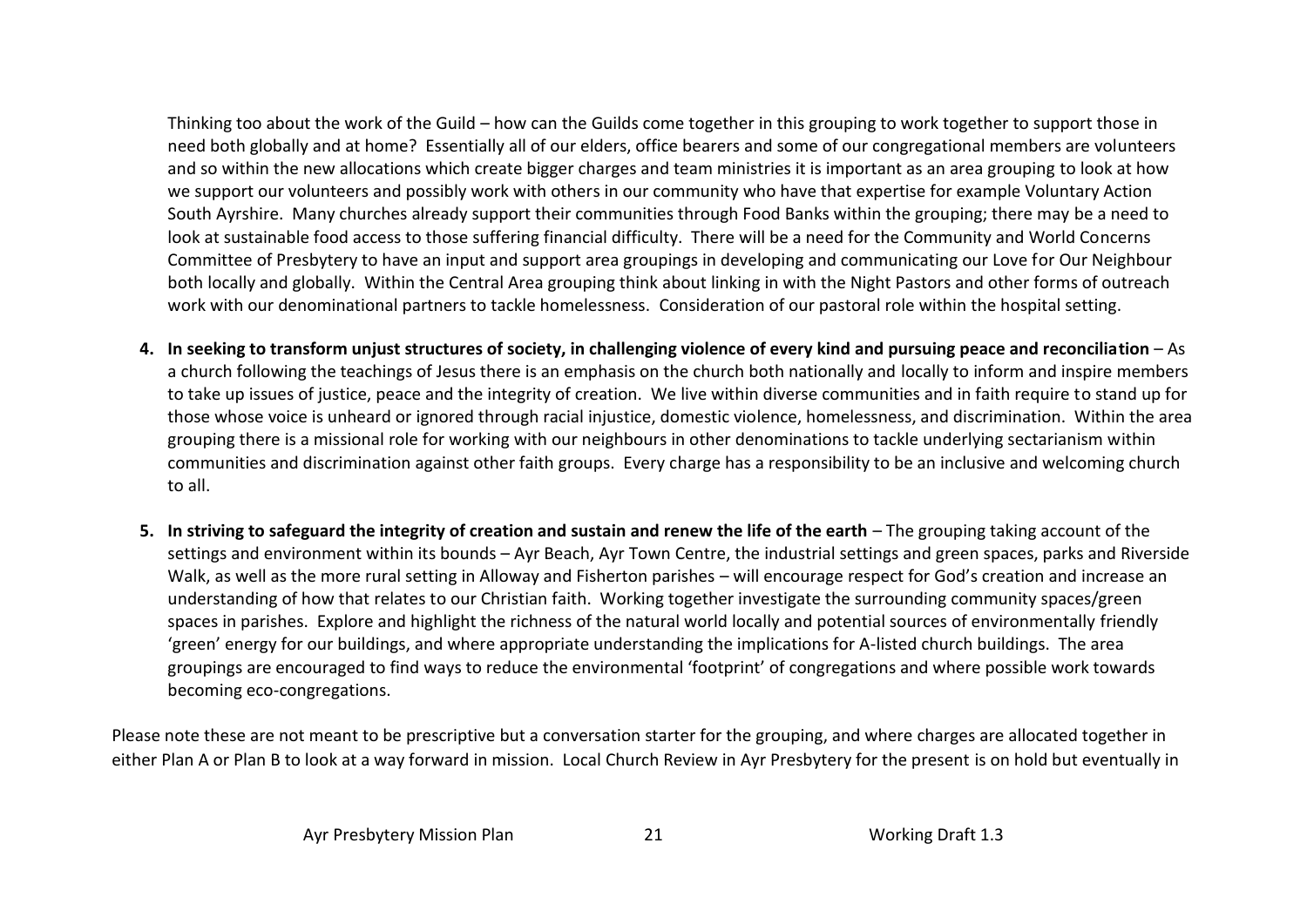the future there will be the emphasis on Local Church Review which is mission focused and that takes account of the new allocations and area groupings.

- Challenges for this grouping will take account of the issue of tenure and how this will impact on the timing and process of implementing the Presbytery Mission Plan for this grouping's plan; Kirk Session and Congregation dissatisfaction with the allocations and implications of this plan; thinking outside the box; the present buildings for new and inventive mission opportunities; the areas of new build and housing within this Area Grouping and the impact this will have; the access to and impact of mission within the town centre and within Ayr College and the UWS.
- A building assessment of the grouping will be carried out by Presbytery utilising the Building Assessment Template which is at present under development by the Church of Scotland General Trustees. The outcome and recommendations of the audit will be taken into consideration by the North Area grouping as a whole in regard to reduction in buildings within this grouping.
- It is acknowledged that while the future creation of the South West Presbytery may create opportunities for congregations in Ayr Presbytery to integrate with charges on its boundaries, this does not concern the Central Area Grouping.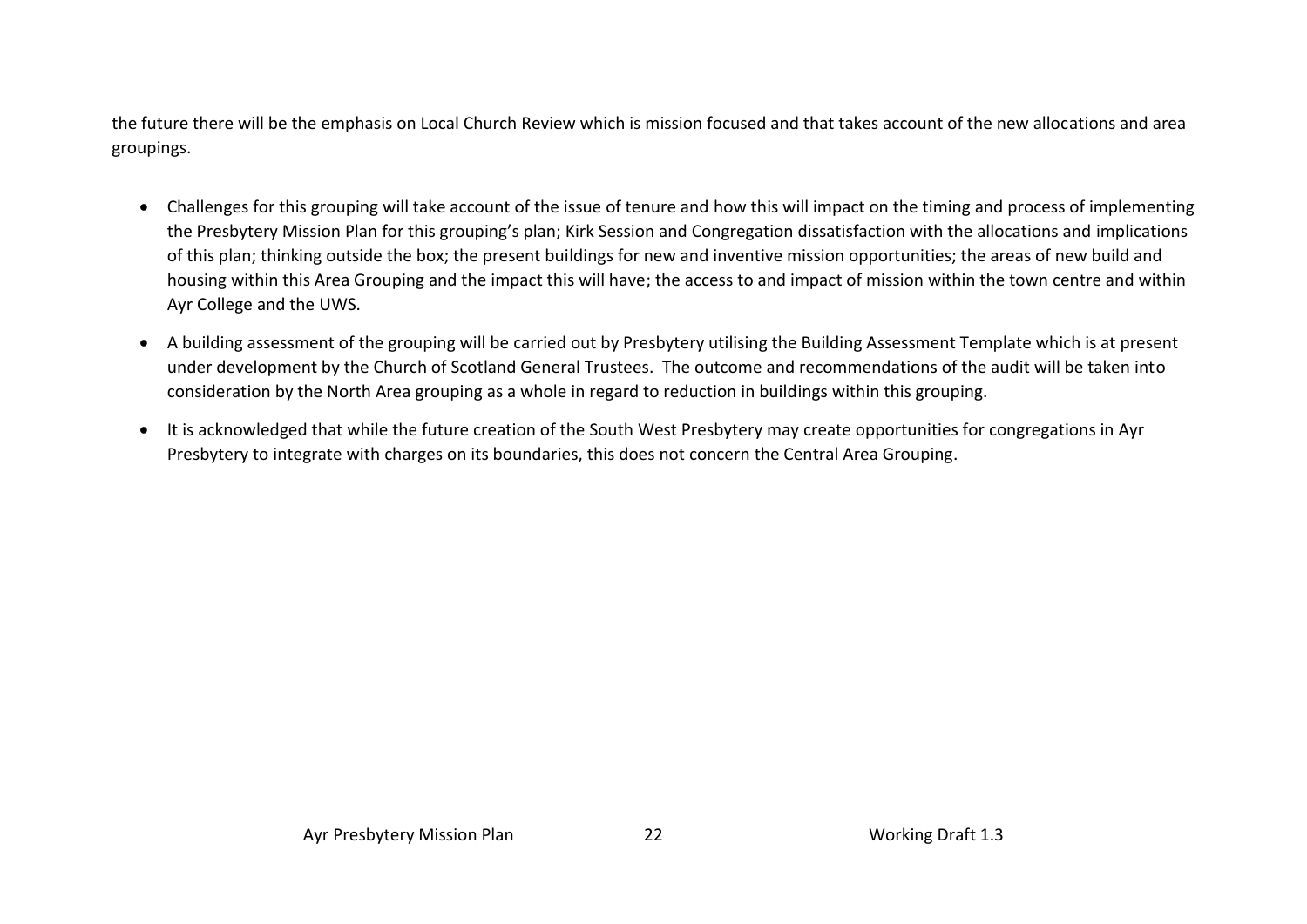# 3.3 East Area - Draft Plan for the East Area Grouping

|                        | <b>Name of Congregation</b>                                                                                                                                                           | 2020<br>Congregational<br><b>Membership</b> | 2017<br><b>Population Status</b> | <b>Current</b>               | <b>Plan for</b><br>congregations by<br>end of Plan<br><b>Inc buildings</b> | <b>Locally Funded</b><br><b>Posts</b> | <b>Structure of</b><br><b>Staffing Required in Plan</b>                                            | <b>Total Staffing</b>      | <b>Building</b><br><b>Classification</b> |
|------------------------|---------------------------------------------------------------------------------------------------------------------------------------------------------------------------------------|---------------------------------------------|----------------------------------|------------------------------|----------------------------------------------------------------------------|---------------------------------------|----------------------------------------------------------------------------------------------------|----------------------------|------------------------------------------|
|                        |                                                                                                                                                                                       |                                             |                                  |                              |                                                                            |                                       |                                                                                                    | 5.5 FTE MWS<br>1.5 FTE MDS |                                          |
|                        |                                                                                                                                                                                       |                                             |                                  |                              |                                                                            |                                       |                                                                                                    | 1 OLM                      |                                          |
| $\bullet$              | Annbank/Tarbolton/Mauchlinet/<br>Sornt unite<br><b>Offer option of Local Mission</b><br>Church to rural communities                                                                   | 944                                         | 11,314                           | UT<br>UT                     |                                                                            |                                       | 1 FTE MWS                                                                                          |                            |                                          |
| $\bullet$<br>$\bullet$ | Coylton/Drongan The Schaw<br>Kirk+/ Ochiltree+/Stair unite<br><b>Offer option of Local Mission</b><br>Church to rural communities                                                     | 861                                         | 9,194                            | UT<br>$\vee$                 |                                                                            |                                       | 1 FTE MWS                                                                                          |                            |                                          |
| $\bullet$              | (Ochiltree, Drongan, Mauchline<br>and Sorn share in the Barony<br>Campus project)                                                                                                     |                                             |                                  |                              |                                                                            |                                       | 0.5 FTE MDS<br>(† Barony<br><b>Campus Project)</b>                                                 |                            |                                          |
| $\bullet$              | <b>OLM deployment TBA</b>                                                                                                                                                             |                                             |                                  |                              |                                                                            |                                       | 1 OLM                                                                                              |                            |                                          |
|                        | Old Cumnock Old+/Old Cumnock 1,679<br>Trinity+/Lugar+/Muirkirk*+/New<br>Cumnock+/Auchinleck+/Catrine+<br>unite to form a Team Ministry<br>(All share in the Barony Campus<br>project) |                                             | 21,089                           | UT<br>$\vee$<br>$\vee$<br>UT |                                                                            |                                       | 3.5 FTE MWS +<br>0.5 FTE MDS<br>(* Priority Area) +<br>0.5 FTE MDS<br>(† Barony<br>Campus Project) |                            |                                          |

<span id="page-22-0"></span>**Key**: UT – Unrestricted Tenure; V – Vacancy; FTE – Full Time Equivalent; MWS – Minister of Word & Sacrament (inducted parish minister); MDS – Ministries Development Staff; OLM – Ordained Local Minister

Ayr Presbytery Mission Plan 23 23 Working Draft 1.3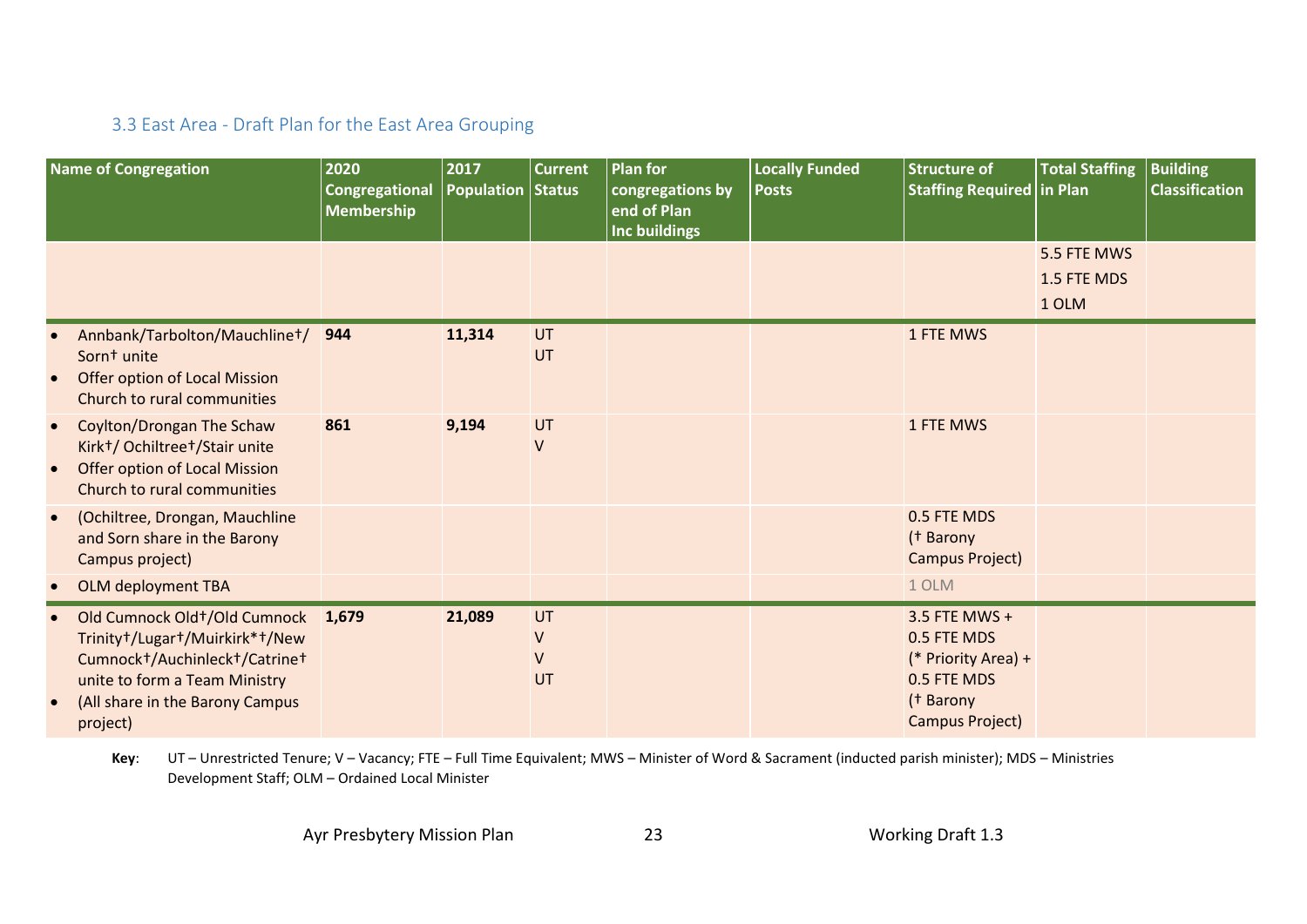- By the end of the plan the aim is to have **5.5 FTE ministry posts, 1.5 MDS posts** and **1 OLM** for the grouping (target date 2025).
- **The rationale for this grouping:** The allocation of centrally funded ministry posts has been calculated by taking into account: the weighted population figures for the grouping (80%); each charge in the grouping's projected congregational roll (10%); Ministries & Mission allocation for the grouping (10%).
- **The East Area Grouping is allocated in this way** to take account of the township of Cumnock and New Cumnock, the priority area status of Muirkirk, the villages in the grouping both large and small and the rural make-up of the East grouping. The East grouping has quite a geographical spread in places and in some of the larger villages new builds taking place. It also takes account of the new Barony Campus which the majority of the grouping's children and young people now attend. As well as farming communities, within the East grouping there is poverty, not just in the towns but in the rural areas and villages. There is limited accessibility in some rural areas.
- **Mission Fields for this Area Grouping which take account the Five Marks of Mission may include:**
- **1. In Proclaiming the Good News of the Kingdom** Developing outreach, sharing faith and Christian Lifestyle with young families through a variety of formats. Exploration of Intergenerational work, given the population demographic of younger versus older people within settings. Working in partnership ecumenically with other denominations within the area grouping. Expanding the work started during Covid in regard to online worshipping communities, enhance and expand this to facilitate growth. Working together within the grouping to continue to explore ways both contemporary and traditional that connects the church with the towns and rural communities. Explore ways to work together within this area grouping to deliver mission and outreach that takes account of various platforms and methods of connectivity and technology to link rural churches and parishes.
- **2. In teaching, baptising, and nurturing new believers** The ministerial and leadership posts within the grouping require to be freed up to expand and deliver their Teaching Elder role to develop and support worship teams to lead in worship within team ministries; to develop people in their discipleship whether elder, office-bearer or congregational member; to be able to deliver in innovative ways events, programmes or activities that encourage people to come to faith. Development of an innovative worship programme that will attract young people through the connections at the Barony Campus and in the connected parishes. Explore ways to use the rural settings and environment for mission and outreach developing technology to virtually connect rural communities. There will be a need for the Education Committee of Presbytery to have an input and support area groupings in developing and delivering their learning and training.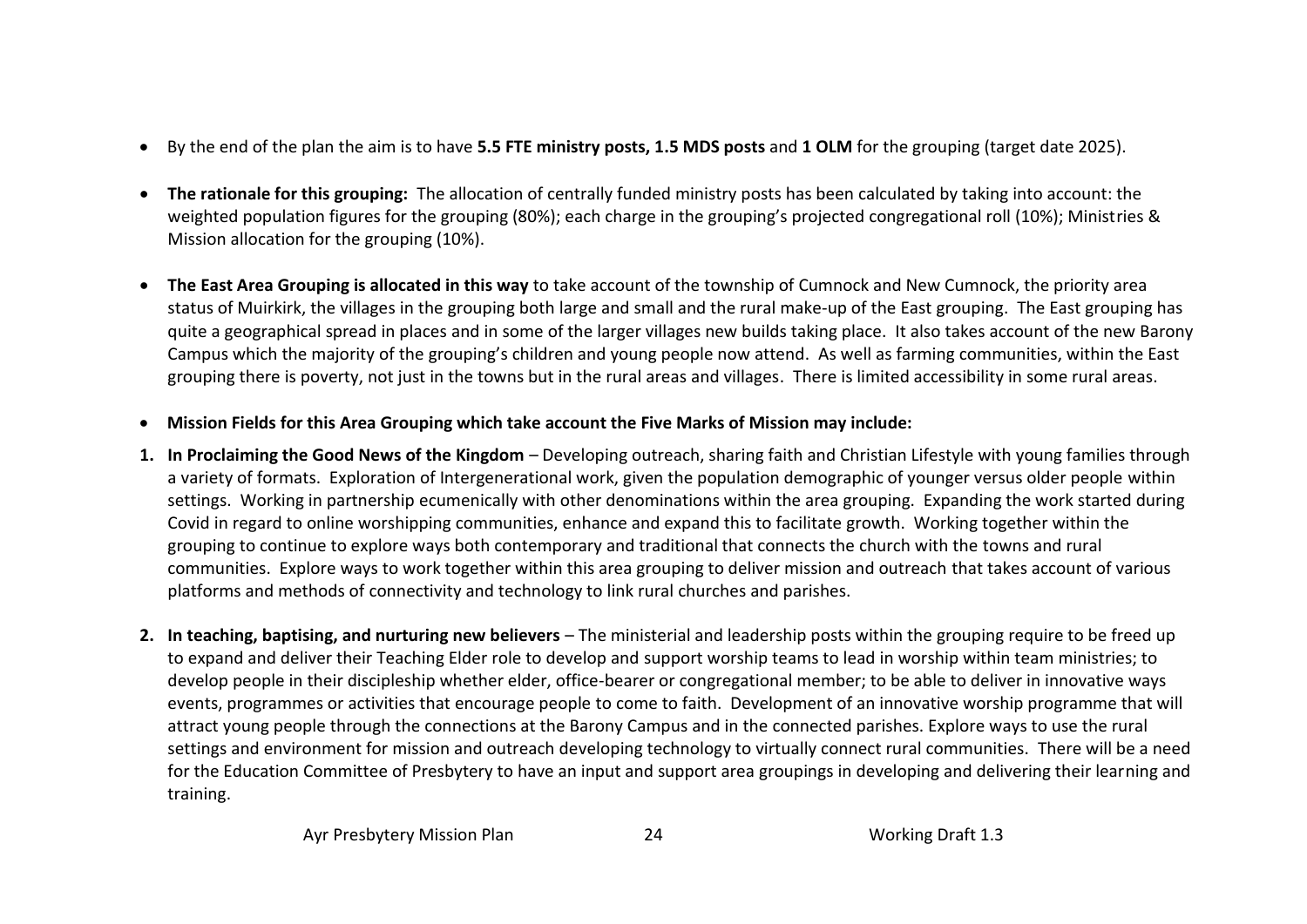- **3. In responding to human need by loving service**  The church has a special concern for the poor. Therefore, it is essential to understand what the poverty demographic is and to what extent deprivation exists within the parishes within the area grouping. How does and how will the church in these communities work together with Health, Social Care, Carers and Volunteers to address this? Thinking too about the work of the Guild – how can the Guilds come together in this grouping to work together to support those in need both globally and at home? Essentially all of our elders, office bearers and some of our congregational members are volunteers and so within the new allocations which create bigger charges and team ministries it is important as an area grouping to look at how we support our volunteers and possibly work with others in our community who have that expertise for example both Voluntary Action South Ayrshire and the equivalent voluntary agency in East Ayrshire. Many churches already support their communities through Food Banks within the grouping; there may be a need to look at sustainable food access to those suffering financial difficulty. There will be a need for the Community and World Concerns Committee of Presbytery to have an input and support area groupings in developing and communicating our Love for Our Neighbour both locally and globally. Within the East Area grouping the pastoral support through the Farming Ministry role as well as the pastoral role within the hospital setting of Crosshouse Hospital.
- **4. In seeking to transform unjust structures of society, in challenging violence of every kind and pursuing peace and reconciliation**  As a church following the teachings of Jesus there is an emphasis on the church both nationally and locally to inform and inspire members to take up issues of justice, peace and the integrity of creation. We live within diverse communities and in faith require to stand up for those whose voice is unheard or ignored through racial injustice, domestic violence, homelessness, and discrimination. Within the area grouping there is a missional role for working with our neighbours in other denominations to tackle underlying sectarianism within communities and discrimination against other faith groups. Every charge has a responsibility to be an inclusive and welcoming church to all.
- **5.** In striving to safeguard the integrity of creation and sustain and renew the life of the earth The grouping taking account of the setting, rural environment and farming communities within it bounds, as well as the countryside walks and tourist attractions, for example Dumfries House, will encourage respect for God's creation and increase an understanding of how that relates to our Christian faith. Working together investigate the surrounding community spaces/green spaces in parishes. Explore and highlight the richness of the natural world locally and potential sources of environmentally friendly 'green' energy for our buildings, and where appropriate understanding the implications for A-listed church buildings. The area groupings are encouraged to find ways to reduce the environmental 'footprint' of congregations and where possible work towards becoming eco-congregations.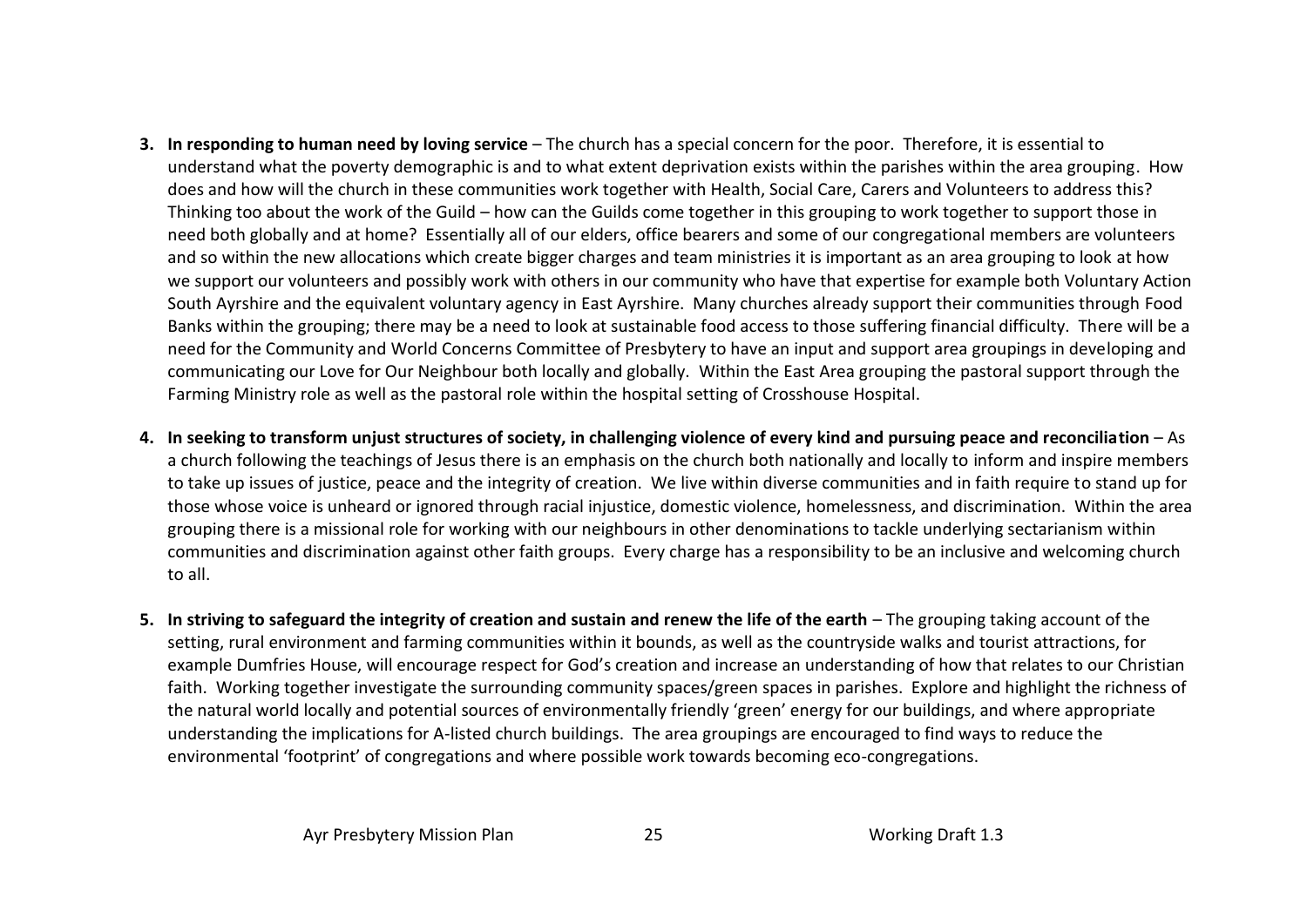Please note these are not meant to be prescriptive but a conversation starter for the grouping, and where charges are allocated together in either Plan A or Plan B to look at a way forward in mission. Local Church Review in Ayr Presbytery for the present is on hold but eventually in the future there will be the emphasis on Local Church Review which is mission focused and that takes account of the new allocations and area groupings.

- Challenges for this grouping will take account of the issue of tenure and how this will impact on the timing and process of implementing the Presbytery Mission Plan for this grouping's plan; Kirk Session and Congregation dissatisfaction with the allocations and implications of this plan; thinking outside the box; the present buildings for new and inventive mission opportunities; the areas of new build within the villages; the large Barony Campus and relations with East Ayrshire education authority; the geographical spread of the parishes to be covered and the importance of maintaining a worshipping and missional presence in the villages where very little infrastructure is left; connectivity and access to efficient broadband may in itself present issues; ensuring the rural communities within the group continue to have a voice especially when merged into the South West Presbytery.
- A building assessment of the grouping will be carried out by Presbytery utilising the Building Assessment Template which is at present under development by the Church of Scotland General Trustees. The outcome and recommendations of the audit will be taken into consideration by the North Area grouping as a whole in regard to reduction in buildings within this grouping.
- It is acknowledged that the future creation of the South West Presbytery may create opportunities for congregations in Ayr Presbytery's East Area Grouping to integrate with charges on its boundaries with Irvine & Kilmarnock Presbytery and Dumfries & Kirkcudbright Presbytery. The Mission Plan should be open to this possibility of future partnerships.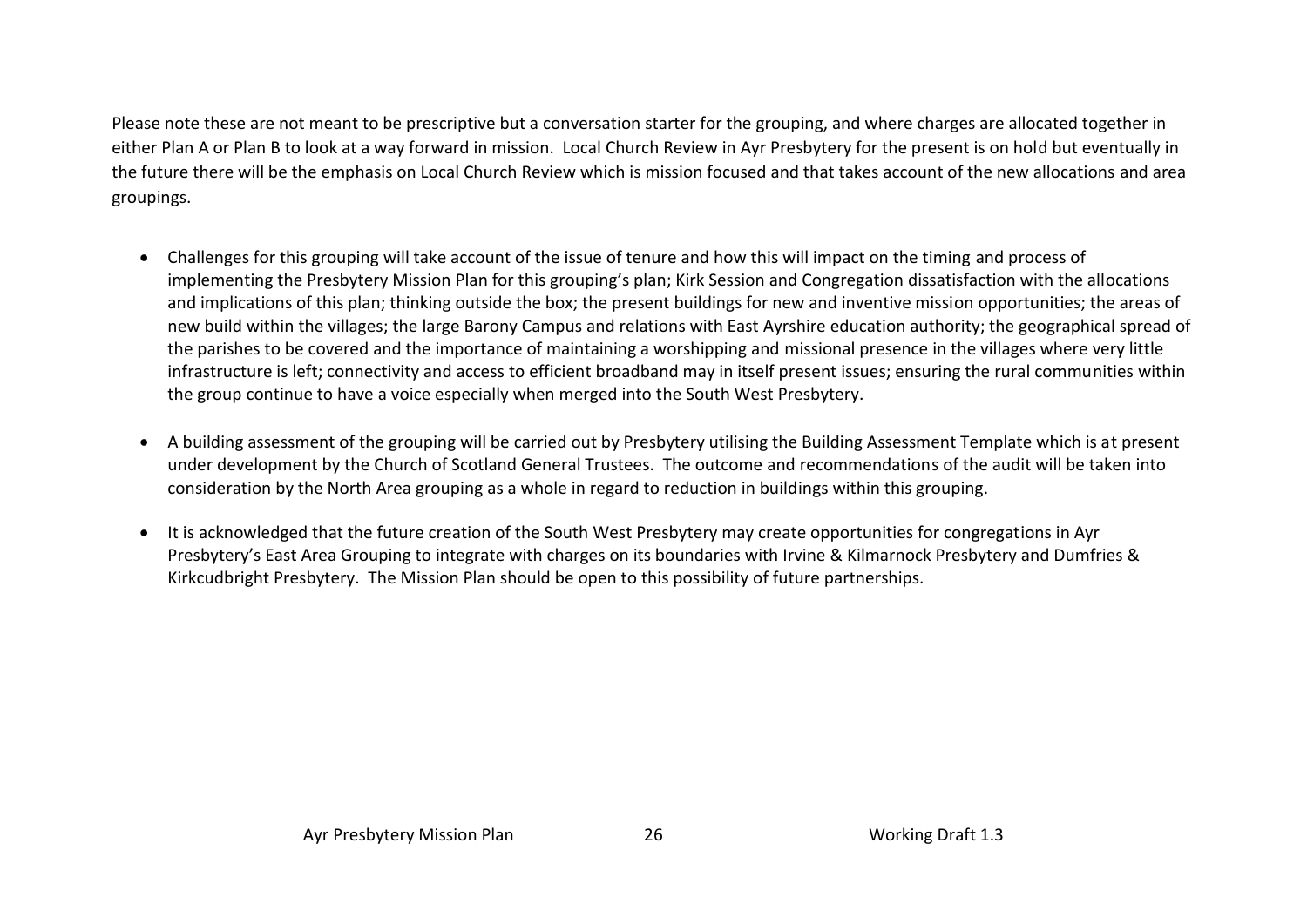# 3.4 South Area - Draft Plan for the South Area Grouping

|                        | <b>Name of Congregation</b>                                                                                                 | 2020<br><b>Congregational</b><br><b>Membership</b> | 2017<br><b>Population Status</b> | <b>Current</b>                     | <b>Plan for</b><br>congregations by<br>end of Plan<br><b>Inc buildings</b> | <b>Locally Funded</b><br><b>Posts</b>                                              | <b>Structure of</b><br>Staffing Required in Plan | <b>Total Staffing</b>  | <b>Building</b><br><b>Classification</b> |
|------------------------|-----------------------------------------------------------------------------------------------------------------------------|----------------------------------------------------|----------------------------------|------------------------------------|----------------------------------------------------------------------------|------------------------------------------------------------------------------------|--------------------------------------------------|------------------------|------------------------------------------|
|                        |                                                                                                                             |                                                    |                                  |                                    |                                                                            |                                                                                    |                                                  | 4 FTE MWS<br>1 FTE MDS |                                          |
| $\bullet$              | Maybole/Kirkoswald/Crosshill/<br>Kirkmichael/Straiton unite<br>Offer option of Local Mission<br>Church to rural communities | 912                                                | 8,641                            | $\mathsf{V}$<br>$\mathsf{V}$<br>UT |                                                                            | Crosshill & Maybole 1 FTE MWS<br>$-$ funding for 1 FTE<br>community worker<br>post |                                                  |                        |                                          |
| $\bullet$<br>$\bullet$ | Dalmellington*/Patna<br>Waterside*/Dalrymple unite<br><b>Offer option of Local Mission</b><br>Church to rural communities   | 358                                                | 7,319                            | ${\sf V}$<br>UT                    |                                                                            |                                                                                    | 1 FTE MWS $+$<br>1 FTE MDS<br>(* Priority Area)  |                        |                                          |
| $\bullet$              | Girvan North/Girvan<br>South/Barr/Dailly unite<br>Barr and Dailly become Local<br><b>Mission Churches</b>                   | 883                                                | 8,069                            | $\vee$<br>$\mathsf{V}$             |                                                                            |                                                                                    | 1 FTE MWS                                        |                        |                                          |
| $\bullet$              | <b>Ballantrae and St Colmon unite</b>                                                                                       | 319                                                | 1,380                            | UT                                 |                                                                            |                                                                                    | 1 FTE MWS                                        |                        |                                          |

<span id="page-26-0"></span>**Key**: UT – Unrestricted Tenure; V – Vacancy; FTE – Full Time Equivalent; MWS – Minister of Word & Sacrament (inducted parish minister); MDS – Ministries Development Staff; OLM – Ordained Local Minister

- By the end of the plan the aim is to have **4 FTE ministry posts** and **1 MDS post** for the grouping (target date 2025).
- **The rationale for this grouping:** The allocation of centrally funded ministry posts has been calculated by taking into account: the weighted population figures for the grouping (80%); each charge in the grouping's projected congregational roll (10%); Ministries & Mission allocation for the grouping (10%).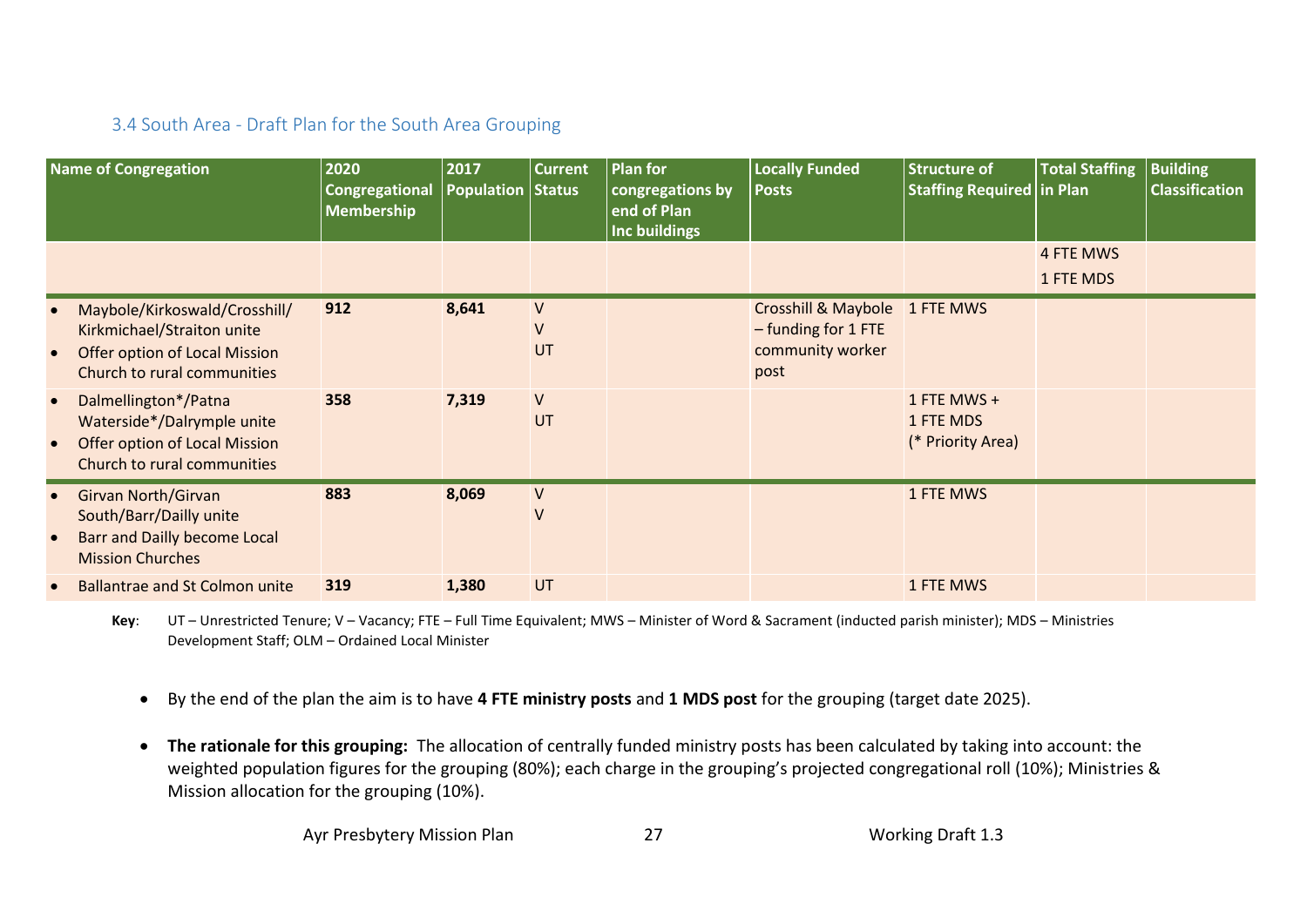- **The South Area Grouping is allocated in this way** to take account of the wide-spread rural communities, the priority area status of Dalmellington and Patna Waterside, recognising too the seaside town of Girvan. The South Area grouping has quite a geographical spread and sees new builds taking place within some of its villages. It also takes account of the new Carrick Campus which a significant proportion of the grouping's children and young people will attend. It incorporates several tourist destinations and attractions, for example Culzean Castle, Maidens and Turnberry Golf Course. It is the main access and transport route for haulage going to Stranraer and then on the ferry to Northern Ireland. As well as farming communities, within the South Area grouping there is poverty, not just in Dalmellington, Patna Waterside and Girvan but in the smaller villages. There is limited accessibility in some rural areas.
- **Mission Fields for this Area Grouping which take account the Five Marks of Mission may include:**
- **1. In Proclaiming the Good News of the Kingdom** Developing outreach, sharing faith and Christian Lifestyle with young families through a variety of formats. Exploration of Intergenerational work, given the population demographic of younger versus older people within settings. Working in partnership ecumenically with other denominations within the area grouping. Expanding the work started during Covid in regard to online worshipping communities, enhance and expand this to facilitate growth. Working together within the grouping to continue to explore ways both contemporary and traditional that connects the church with the towns and rural communities. Explore ways to work together within this area grouping to deliver mission and outreach that takes account of various platforms and methods of connectivity and technology to link rural churches and parishes.
- **2. In teaching, baptising, and nurturing new believers** The ministerial and leadership posts within the grouping require to be freed up to expand and deliver their Teaching Elder role to develop and support worship teams to lead in worship within team ministries; to develop people in their discipleship whether elder, office-bearer or congregational member; to be able to deliver in innovative ways events, programmes or activities that encourage people to come to faith. Development of an innovative worship programme that will attract young people through the connections at the new Carrick school campus and in the connected parishes, thinking too about the older population within the area. Explore ways to use the rural settings and environment for mission and outreach developing technology to virtually connect rural communities. There will be a need for the Education Committee of Presbytery to have an input and support area groupings in developing and delivering their learning and training.
- **3. In responding to human need by loving service**  The church has a special concern for the poor. Therefore, it is essential to understand what the poverty demographic is and to what extent deprivation exists within the parishes within the area grouping. How does and how will the church in these communities work together with Health, Social Care, Carers and Volunteers to address this?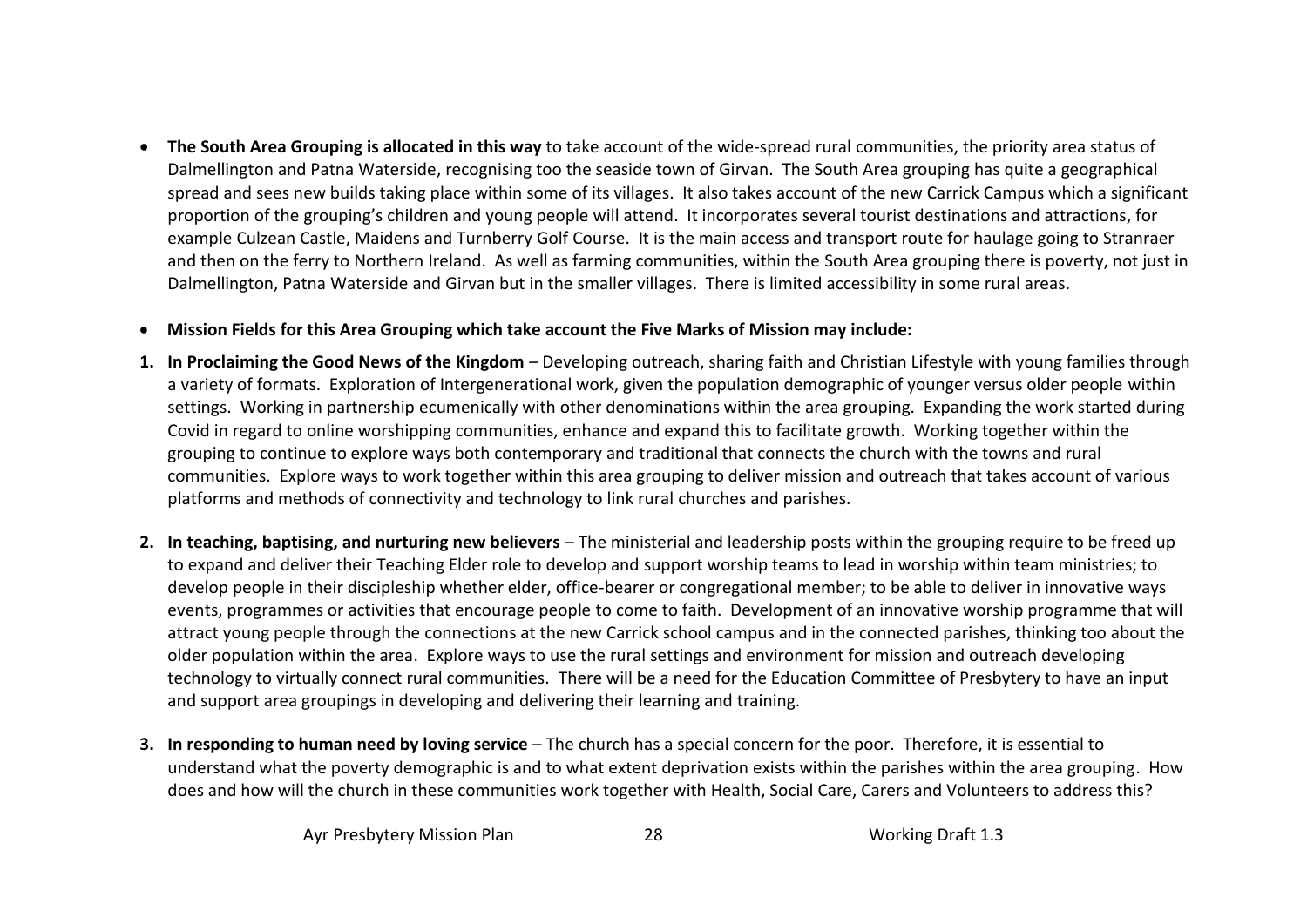Thinking too about the work of the Guild – how can the Guilds come together in this grouping to work together to support those in need both globally and at home? Essentially all of our elders, office bearers and some of our congregational members are volunteers and so within the new allocations which create bigger charges and team ministries it is important as an area grouping to look at how we support our volunteers and possibly work with others in our community who have that expertise for example Voluntary Action South Ayrshire. Many churches already support their communities through Food Banks within the grouping; there may be a need to look at sustainable food access to those suffering financial difficulty. There will be a need for the Community and World Concerns Committee of Presbytery to have an input and support area groupings in developing and communicating our Love for Our Neighbour both locally and globally. Within the South Area grouping there is a role for pastoral support through the Farming Ministry post.

- **4. In seeking to transform unjust structures of society, in challenging violence of every kind and pursuing peace and reconciliation**  As a church following the teachings of Jesus there is an emphasis on the church both nationally and locally to inform and inspire members to take up issues of justice, peace and the integrity of creation. We live within diverse communities and in faith require to stand up for those whose voice is unheard or ignored through racial injustice, domestic violence, homelessness, and discrimination. Within the area grouping there is a missional role for working with our neighbours in other denominations to tackle underlying sectarianism within communities and discrimination against other faith groups. Every charge has a responsibility to be an inclusive and welcoming church to all.
- **5.** In striving to safeguard the integrity of creation and sustain and renew the life of the earth The grouping taking account of the setting, rural environment, beaches and farming communities within it bounds, as well as the countryside walks and tourist attractions, for example Culzean Castle, will encourage respect for God's creation and increase an understanding of how that relates to our Christian faith. Working together investigate the surrounding community spaces/green spaces in parishes. Explore and highlight the richness of the natural world locally and potential sources of environmentally friendly 'green' energy for our buildings, and where appropriate understanding the implications for A-listed church buildings. The area grouping will take account of the concern for Windfarms and the damage to the local environment against sustainable energy. The area groupings are encouraged to find ways to reduce the environmental 'footprint' of congregations and where possible work towards becoming eco-congregations.

Please note these are not meant to be prescriptive but a conversation starter for the grouping, and where charges are allocated together in either Plan A or Plan B to look at a way forward in mission. Local Church Review in Ayr Presbytery for the present is on hold but eventually in the future there will be the emphasis on Local Church Review which is mission focused and that takes account of the new allocations and area groupings.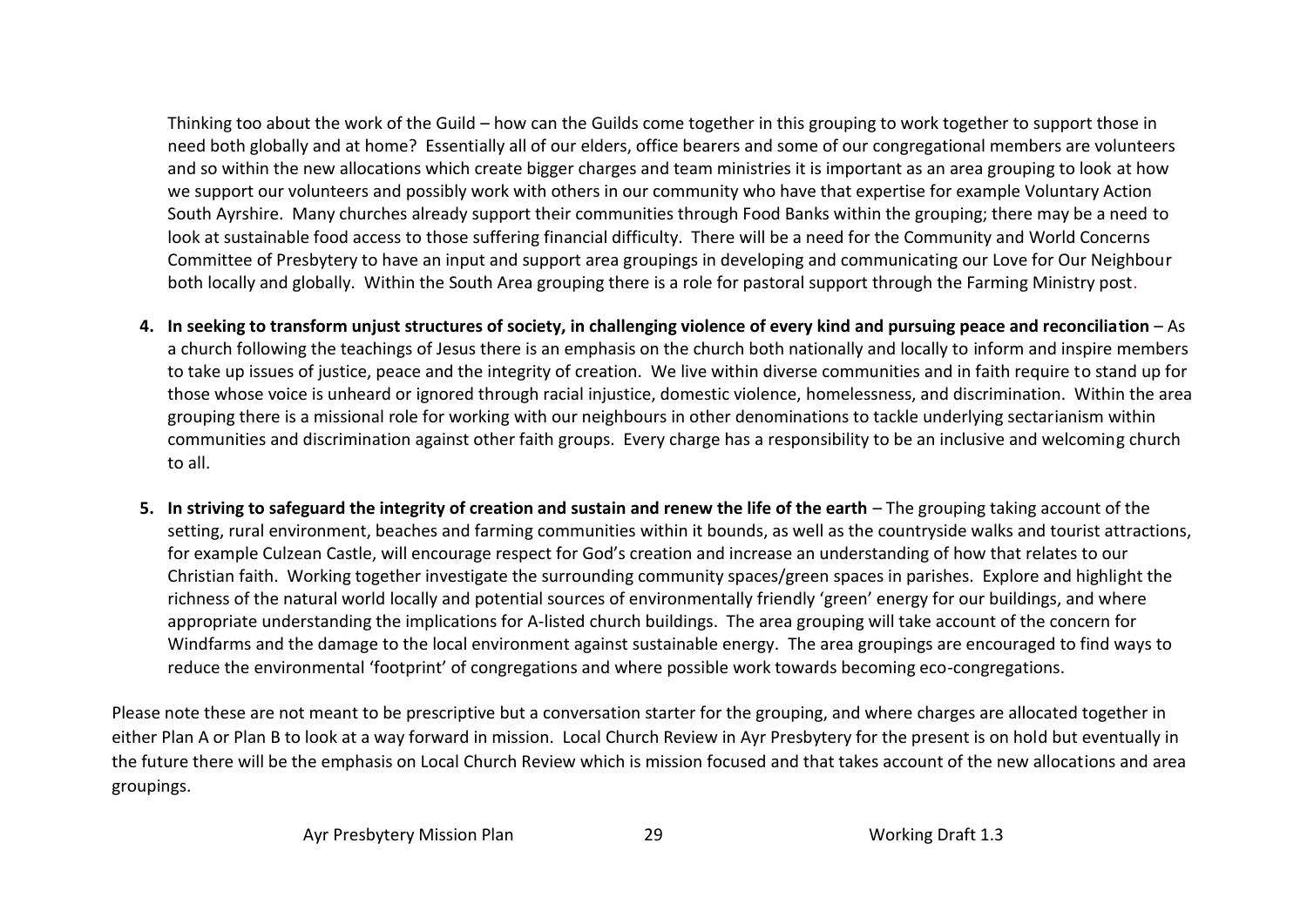- Challenges for this grouping will take account of the issue of tenure and how this will impact on the timing and process of implementing the Presbytery Mission Plan for this grouping's plan; Kirk Session and Congregation dissatisfaction with the allocations and implications of this plan; thinking outside the box; the present buildings for new and inventive mission opportunities; the shared building at Maybole; the geographical spread of the parishes to be covered and the importance of maintaining a worshipping and missional presence in the villages where very little infrastructure is left; connectivity and access to efficient broadband may in itself present issues; ensuring the rural communities within the group continue to have a voice especially when merged into the South West Presbytery.
- A building assessment of the grouping will be carried out by Presbytery utilising the Building Assessment Template which is at present under development by the Church of Scotland General Trustees. The outcome and recommendations of the audit will be taken into consideration by the North Area grouping as a whole in regard to reduction in buildings within this grouping.
- It is acknowledged that the future creation of the South West Presbytery may create opportunities for congregations in Ayr Presbytery's South Area Grouping to integrate with charges on its boundary with Wigtown & Stranraer Presbytery. The Mission Plan should be open to this possibility of future partnerships.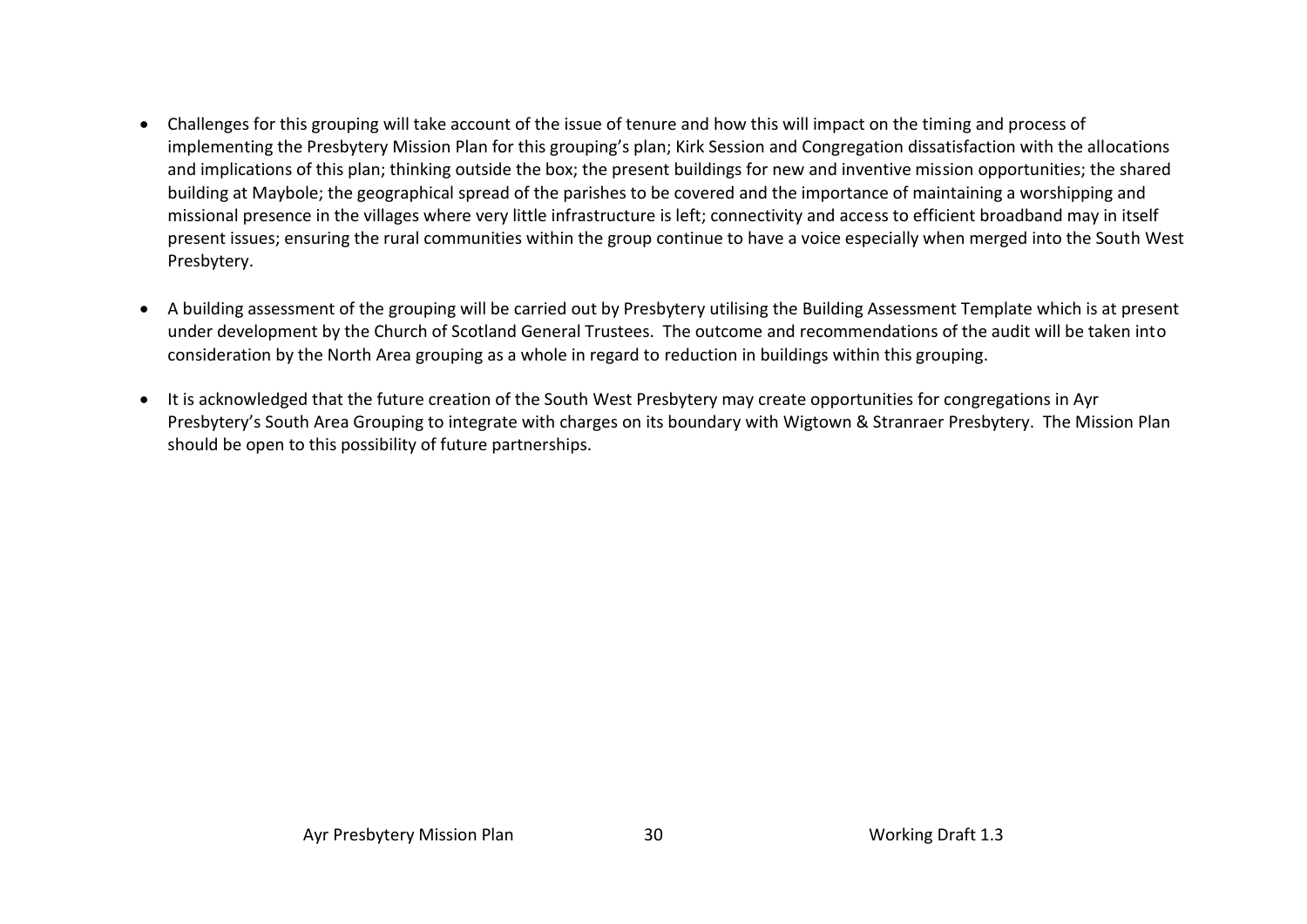# <span id="page-30-0"></span>Appendix 1: Principles for Defining Charges, Allocating Ministry Posts

- 1. The allocation of ministry posts to charges must comply with the Presbytery Mission Plan Act 2021, noting especially
	- a. The need to facilitate and encourage Mission, as defined in the Five Marks of Mission
	- b. The number of centrally funded posts must not exceed Presbytery's allocation of 24 FTEs:
		- North Area: 5 posts
		- Central Area: 6 posts, which includes 1 FTE MDS
		- East Area: 7 posts, which includes 1.5 FTE MDS
		- South Area: 5 posts, which includes 1 FTE MDS
		- 1 FTE MDS has been reserved for the Pioneer Farming Ministry post
	- c. The territorial integrity of Presbytery must be maintained<sup>19</sup>: charges must cover the entire area within the bounds; overlaps should be identified as common mission zones.
- 2. Allocations must respect weightings for priority areas and urban/rural status, inherent in Presbytery's overall allocation of 24 ministry posts.
- 3. Allocations should encourage financial responsibility<sup>20</sup> and as far as possible attempt to minimise the negative impact of Adjustment on income.
- 4. Ministry posts should be allocated in a consistent and fair way.
- 5. The deployment of OLMs and Readers should be identified in the Mission Plan.
	- a. The 3 available OLMs are deployed as follows:
		- North Area: 1 OLM
		- Central Area: 1 OLM
		- East Area: 1 OLM
	- b. In addition to providing pulpit supply, Readers can agree to serve as part of a local ministry team.
- 6. Locally funded ministry/mission posts appointed by congregations or Presbytery must be identified and described in the Mission Plan<sup>21</sup>. This includes assistant ministers, youth, community workers, family workers, schools workers, etc. Future local workers appointments' job descriptions and contracts of employment must be approved by the national HR department of the Church of Scotland<sup>22</sup>.
- 7. Where a team ministry has been established, other unfunded roles should be identified and described in the Mission Plan.

<sup>19</sup> PMPA 2021 section 2.1.1(ii)

<sup>20</sup> PMPA Guidance & Code of Practice section 5.3.7

<sup>21</sup> PMPA 2021 section 1.1(b); PMPA 2021 section 5.3

<sup>22</sup> PMPA 2021 section 5.3(b)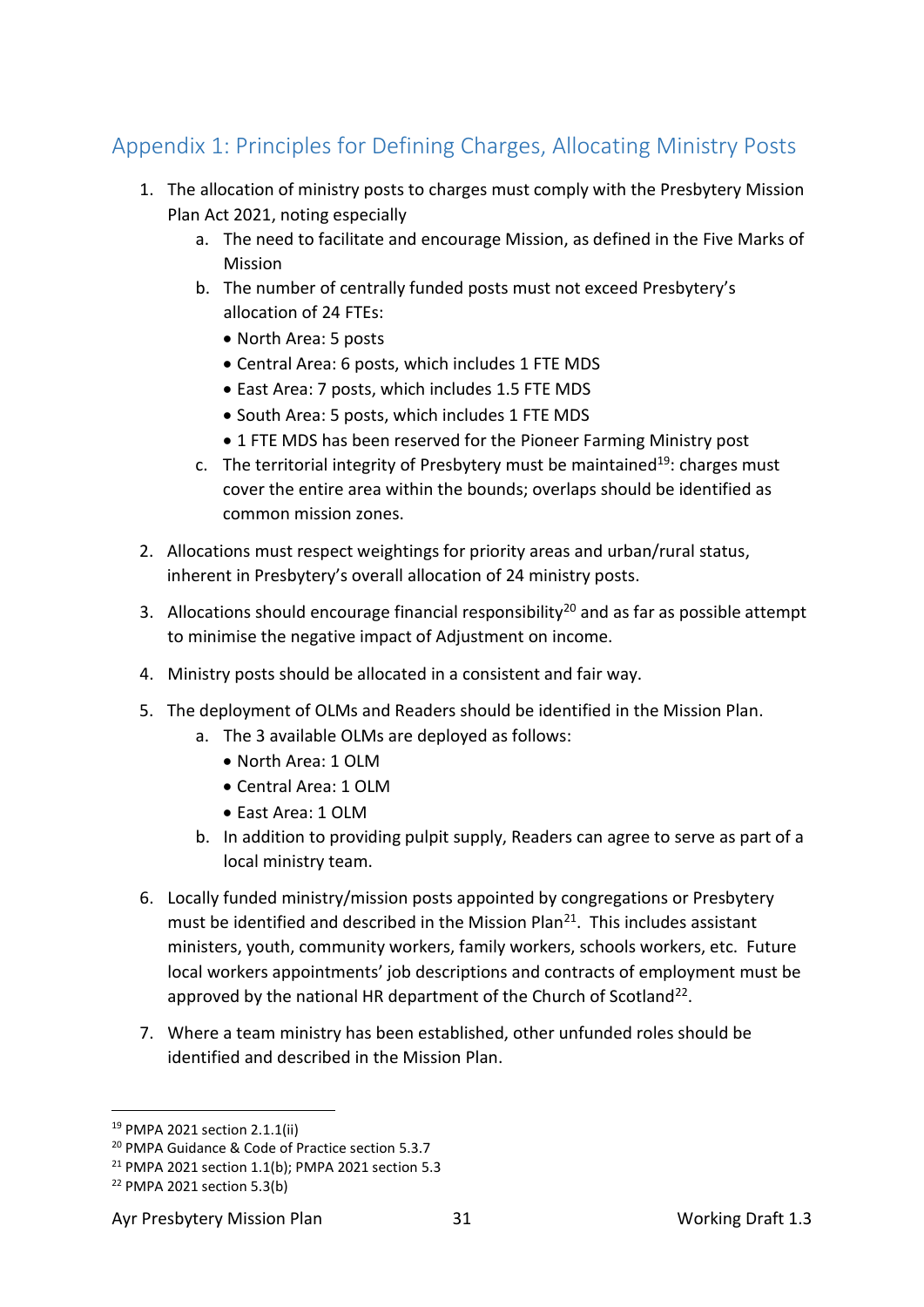- 8. Charges should be shaped to be sustainable, anticipating membership trends, population demographics, and future housing developments.
- 9. Charges can be defined, and ministry posts allocated, using the full toolbox of Adjustment and other arrangements specified in the Presbytery Mission Plan Act<sup>23</sup>, noting there are new tools available, such as Local Mission Church and Team Ministry (see Appendix 2: New Tools of Adjustment).
- 10. As the number of charges falls, it is important to consider how to preserve diverse options for worship, fellowship and theology within the overall mix of charges.
- 11. Multi-linkage charges are strongly discouraged $^{24}$ , however single links may still be used where it would enhance a charge's mission capability.
- 12. There is no "one size fits all" model: individual charges should be shaped appropriately according to local circumstances.

# <span id="page-31-0"></span>The Effect of Unrestricted Tenure

The ministries of Parish Ministers who have been inducted into their charge with unrestricted tenure must be allowed to run their natural course. Typically, that will be until the Minister demits or retires, or agrees to accept a change in their pastoral responsibilities.

Congregations with serving ministers nevertheless must participate in the Presbytery Mission Planning process, which seeks to look *beyond* all present ministries and organization of charges. The PMPA makes special provisions to facilitate this (see section 2.3 Local Consultations).

So, while unrestricted tenure should *not* affect the end goals of the Mission Plan, it *will* affect how these goals are achieved.

For each charge, or group of charges, it will therefore be necessary to develop a Transition Plan which outlines the steps that will be required to achieve the Mission Plan objective. In areas with substantial vacancies, any required Adjustments can be initiated immediately; in well-staffed areas with younger inducted Ministers, transitions may take quite some time.

<sup>&</sup>lt;sup>23</sup> PMPA 2021 section 7

<sup>24</sup> PMPA Guidance & Code of Practice 6.6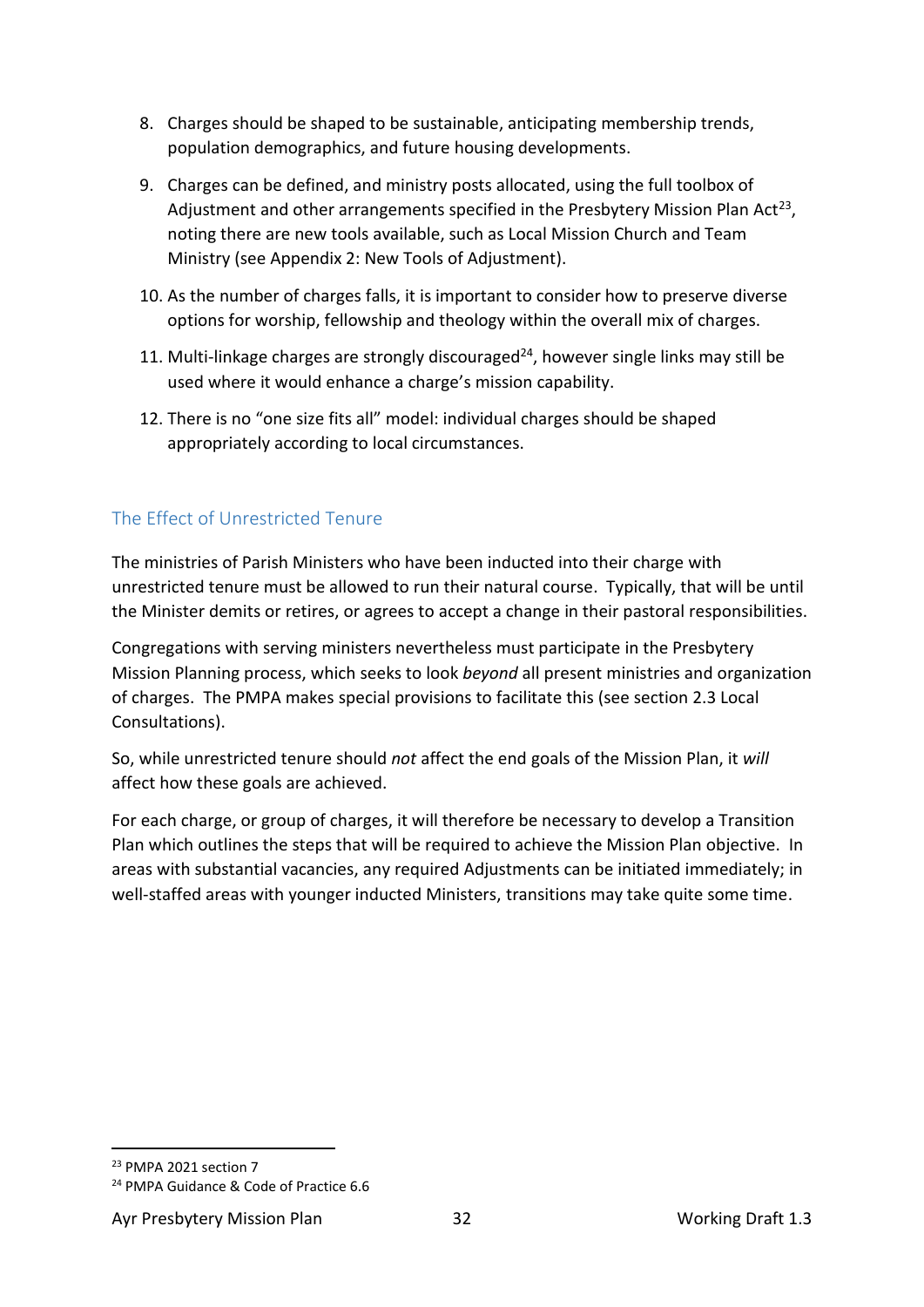# <span id="page-32-0"></span>Appendix 2: New Tools of Adjustment

## <span id="page-32-1"></span>Local Mission Church

## From PMPA 2021 section 7(4):

The Presbytery may determine in its Mission Plan that a Local Mission Church shall be created, either (a) following a union or dissolution effected in terms of this Act, or (b) as a new venture. Such a Local Mission Church shall be established in terms of the Local Mission Church Regulations and shall be governed by a Basis of Local Mission Church. The process to create a Local Mission Church shall be as specified in the Guidance.

### From Supplementary Report of the Faith Nurture Forum 2021 Appendix 5:

**LOCAL MISSION CHURCH REGULATIONS (REGS ZZ 2021)** *Edinburgh [ ] May 2021, Session [ ]*

#### **Definitions**

- 1. In these Regulations:
	- (a) The term "charge" shall have the meaning given to it in the Presbytery Mission Plan Act (Act ZZ 2021);
	- (b) "Leadership Team" shall mean those persons who have the responsibilities in relation to the Local Mission Church outlined in section 6;
	- (c) "Presbytery" shall mean the presbytery of the bounds within which the Local Mission Church is located.

#### **Local Mission Church**

2(1) A Local Mission Church shall be a Christian community whose purpose is to worship, witness and serve in a distinct geographical setting.

2(2) A Local Mission Church shall be established in terms of these Regulations and a Basis of Local Mission Church (hereinafter referred to as "the Basis"). The form of the Basis shall be prescribed from time to time by the Faith Nurture Forum after consultation with the Legal Questions Committee.

2(3) A Local Mission Church shall not own any property, heritable or moveable, nor have any legal personality. It shall not have a Kirk Session and shall not have the right to call a minister. The creation or sustaining of a Local Mission Church is not dependent on the provision of a church building.

#### **Creation of a Local Mission Church**

3. The process to create a Local Mission Church shall be as specified in the Guidance accompanying the Presbytery Mission Plan Act.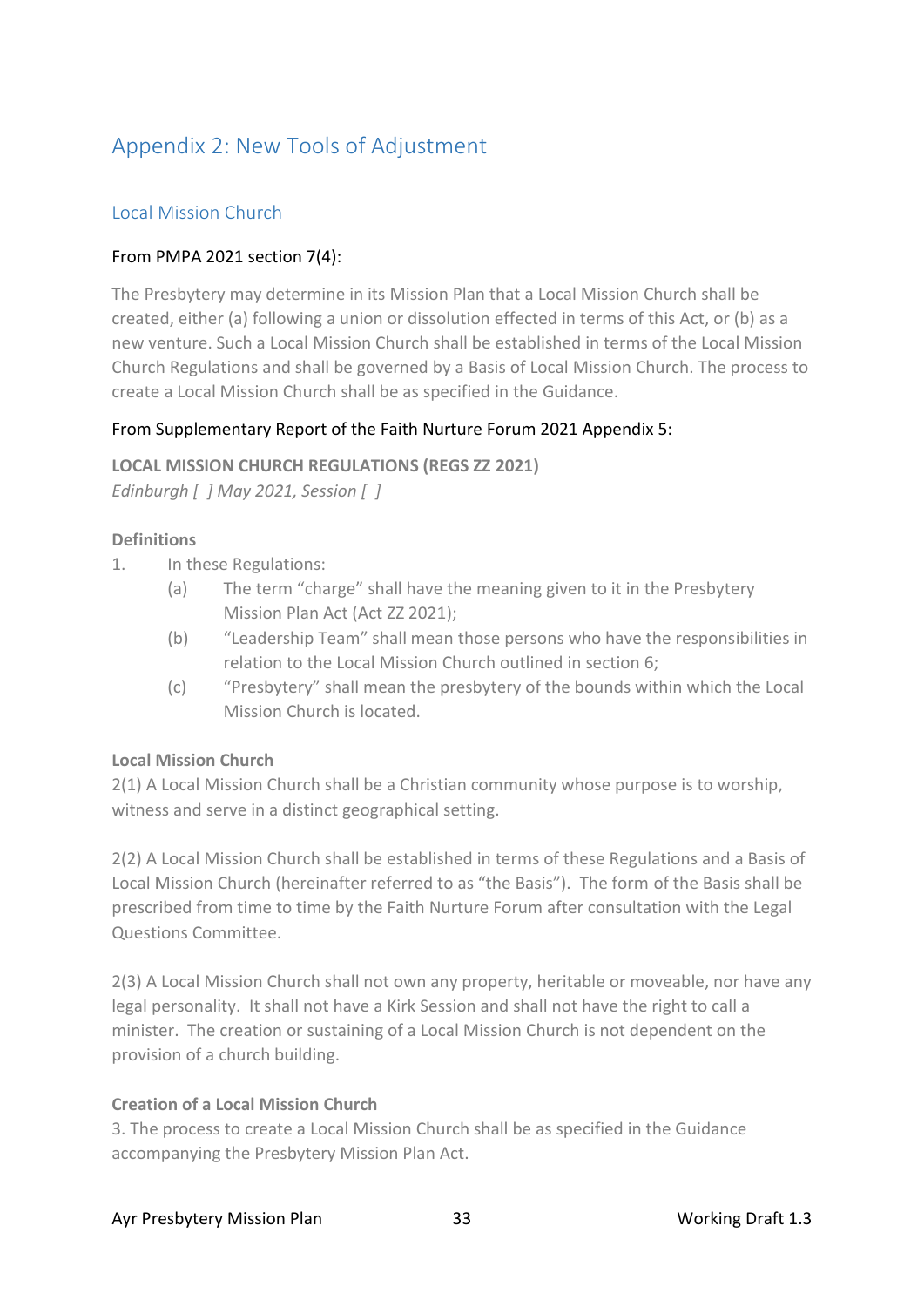#### **Role of Kirk Session of charge**

4. A Local Mission Church shall exist within the territorial boundaries of a charge. All legal and governance matters affecting the Local Mission Church shall be the responsibility of the Kirk Session of the charge. In particular, the Kirk Session shall:

- (a) ensure that all requirements of the law of the Church of Scotland and of civil law are fulfilled in relation to the Local Mission Church;
- (b) be the owner/title-holder of all property whether heritable or moveable, used by or within the possession of the Local Mission Church;
- (c) administer all offerings and other monies collected at or in relation to the Local Mission Church;
- (d) apply such monies in the first instance to meet the costs of the Local Mission Church for as long as it exists, after discussion with the Leadership Team, and thereafter as the Kirk Session determines.

### **Oversight by Presbytery**

5. A Local Mission Church shall be subject to the oversight of the Presbytery. In particular, a review of a Local Mission Church and its place in the Mission Plan shall be conducted by the Presbytery at least once every five years but without prejudice to annual evaluation and development of the Mission Plan.

#### **Leadership Team**

6(1) A Local Mission Church shall have a Leadership Team as set out in the Basis and this Team shall include one or more representatives of each of the Kirk Session and the Presbytery.

6(2) The life and witness of the Local Mission Church shall be co-ordinated by its Leadership Team, subject to the oversight of the Kirk Session and the Presbytery. Without prejudice to this generality, the Leadership Team shall be responsible for:

- (a) developing appropriate expressions of worship, witness and service;
- (b) ensuring that the Local Mission Church is adequately organised;
- (c) ensuring good communication with the Kirk Session; and
- (d) assisting with the upkeep of buildings (if any), subject always to strict adherence to sections 7(a) and (b) below. Any contracts shall be entered into by the Kirk Session.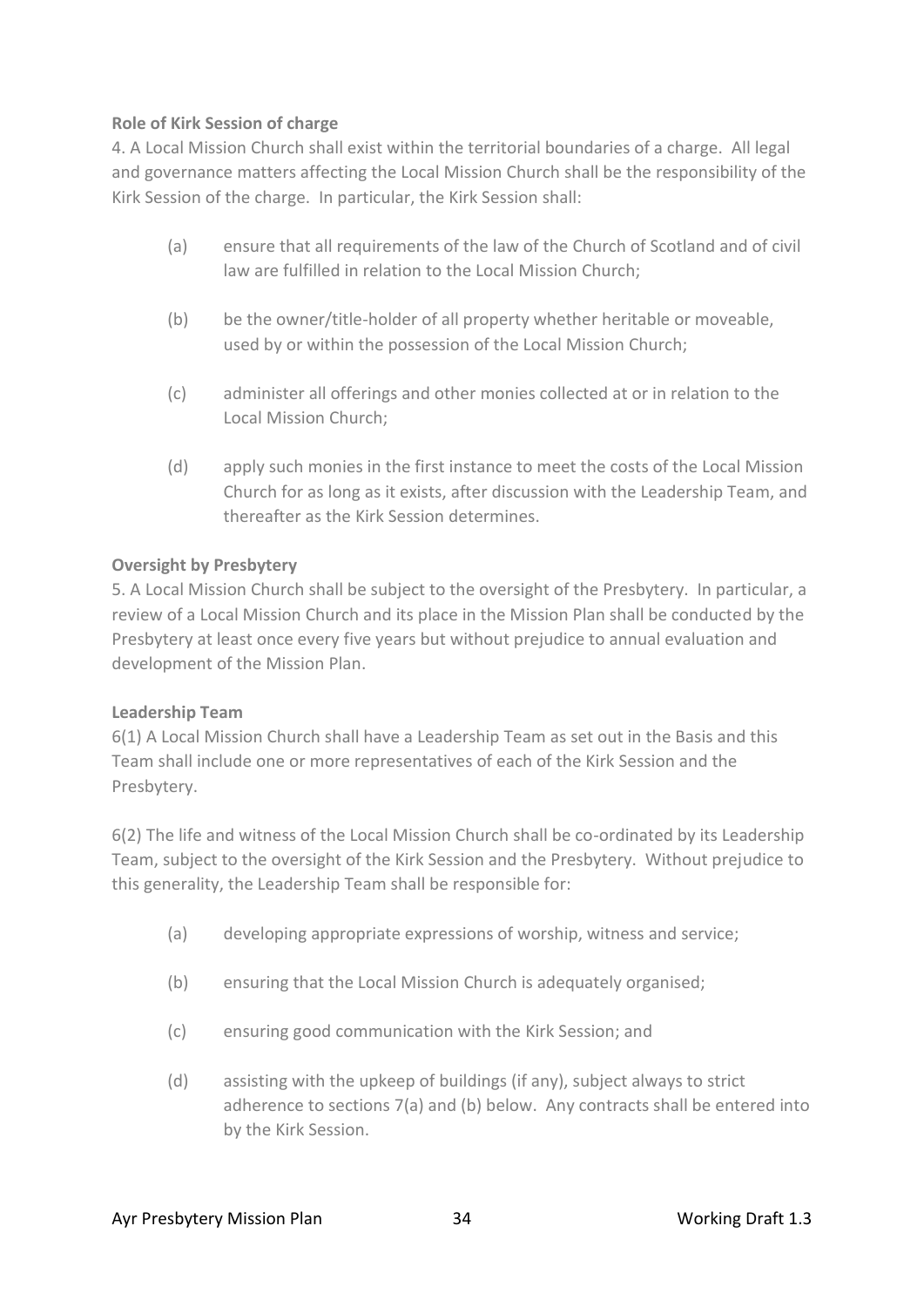#### **Further provisions**

7. The following further provisions shall apply to a Local Mission Church:

- (a) Neither a Leadership Team nor any person acting on behalf of a Local Mission Church shall have any authority or power to enter into contracts or to incur liabilities on behalf of the Kirk Session.
- (b) Neither a Leadership Team nor any person acting on behalf of a Local Mission Church shall conduct themselves in such a way (including silence) that might cause an inference contrary to section 7(a) to be drawn by any person.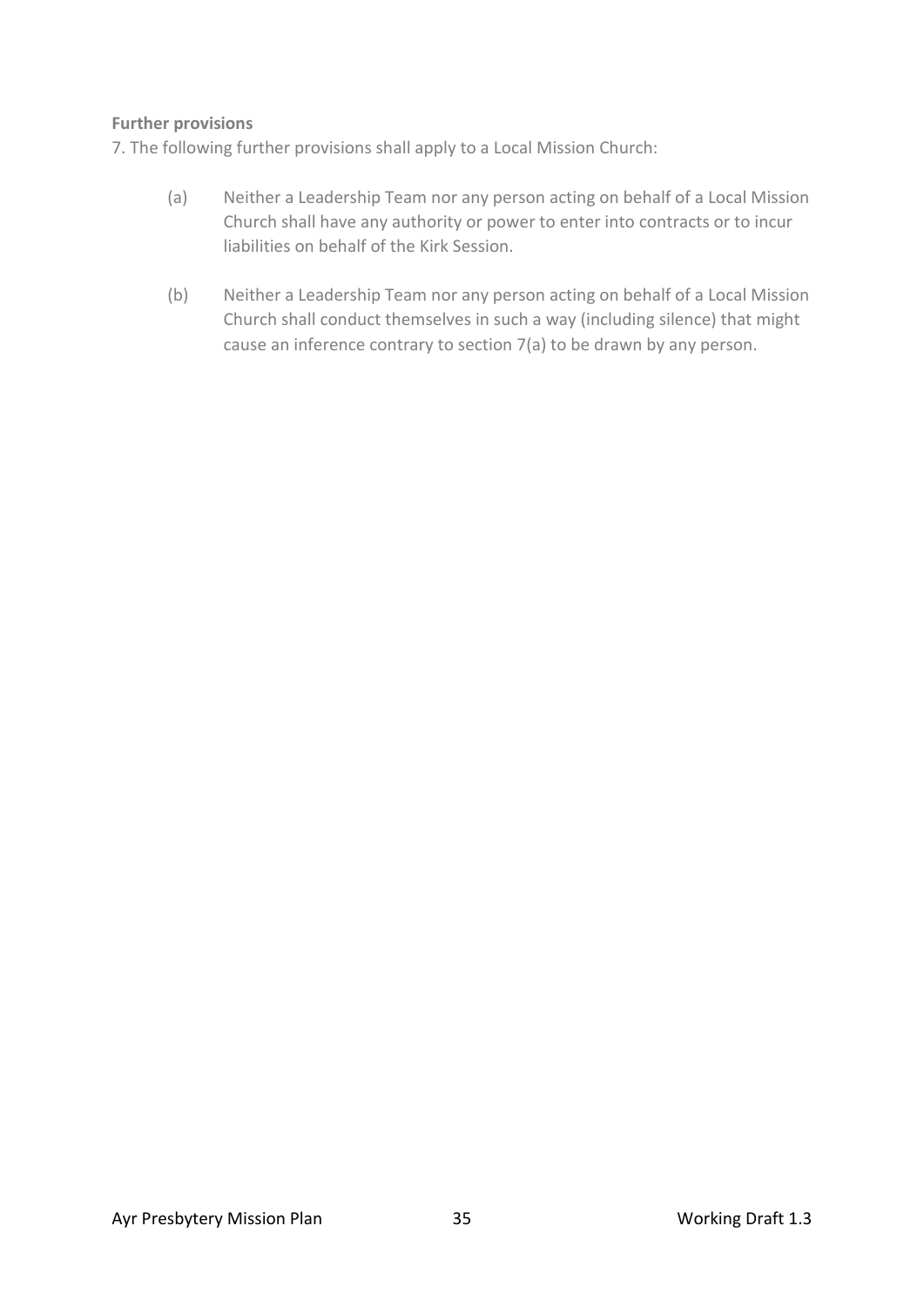## <span id="page-35-0"></span>Team Ministry

#### From PMPA 2021 section 7(10):

(a) The Presbytery may determine, in respect of any charge, the amount of ministerial time required by the charge, and the number and nature of posts necessary, provided that (except in the case of job-sharing) the Presbytery shall identify one of the inducted ministers as moderator of the Kirk Session.

(b) Presbyteries are encouraged in designing a Team Ministry to consider the significance of the role which might be played by those other than Ministers of Word and Sacrament and Ministries Development Staff.

(c) The terms under which a Team Ministry will operate shall be set out in a Basis of Team Ministry agreed by the Presbytery and all members of the Team prior to any such Team Ministry being established; the Basis shall include a dispute resolution mechanism.

(d) A Team Ministry may be created in one or other of the following two ways:

(I) a Presbytery may create a Team Ministry with an inducted parish minister (who shall be the moderator of the Kirk Session) and which may include a deacon, MDS appointments, the appointment of an Ordained Local Minister or such other appointment as may be deemed appropriate in Mission Plan discussions, or

(II) alternatively, the Presbytery may create within the charge a Team Ministry consisting of two or more Team Ministry Charges, to each of which a parish minister shall be inducted, provided always that one of the Team Ministry Charges shall be identified in the Basis as the one providing the moderator of the Kirk Session. The Team may also include a deacon, MDS appointments, the appointment of an Ordained Local Minister or such other appointment as may be deemed appropriate in Mission Plan discussions.

(e) Where there are Team Ministry Charges created in terms of paragraph (d)(II) above, the following shall apply:

(A) The Team Ministry Charges shall share the same congregation and Kirk Session and be part of the same Church life.

(B) The ministers inducted to a Team Ministry Charge shall each occupy the manse provided for their use.

(C) The ministers of the Team Ministry Charges shall be appointed in one or other of the following two ways:

(i) the ministers may be called, with appropriate changes, through the vacancy processes set out in Act VIII 2003, or

(ii) where a new charge is being created by a union of charges and where there are at the time of the proposed union minister(s) inducted to one or more of those charges with unrestricted tenure, it shall be competent for the Presbytery to create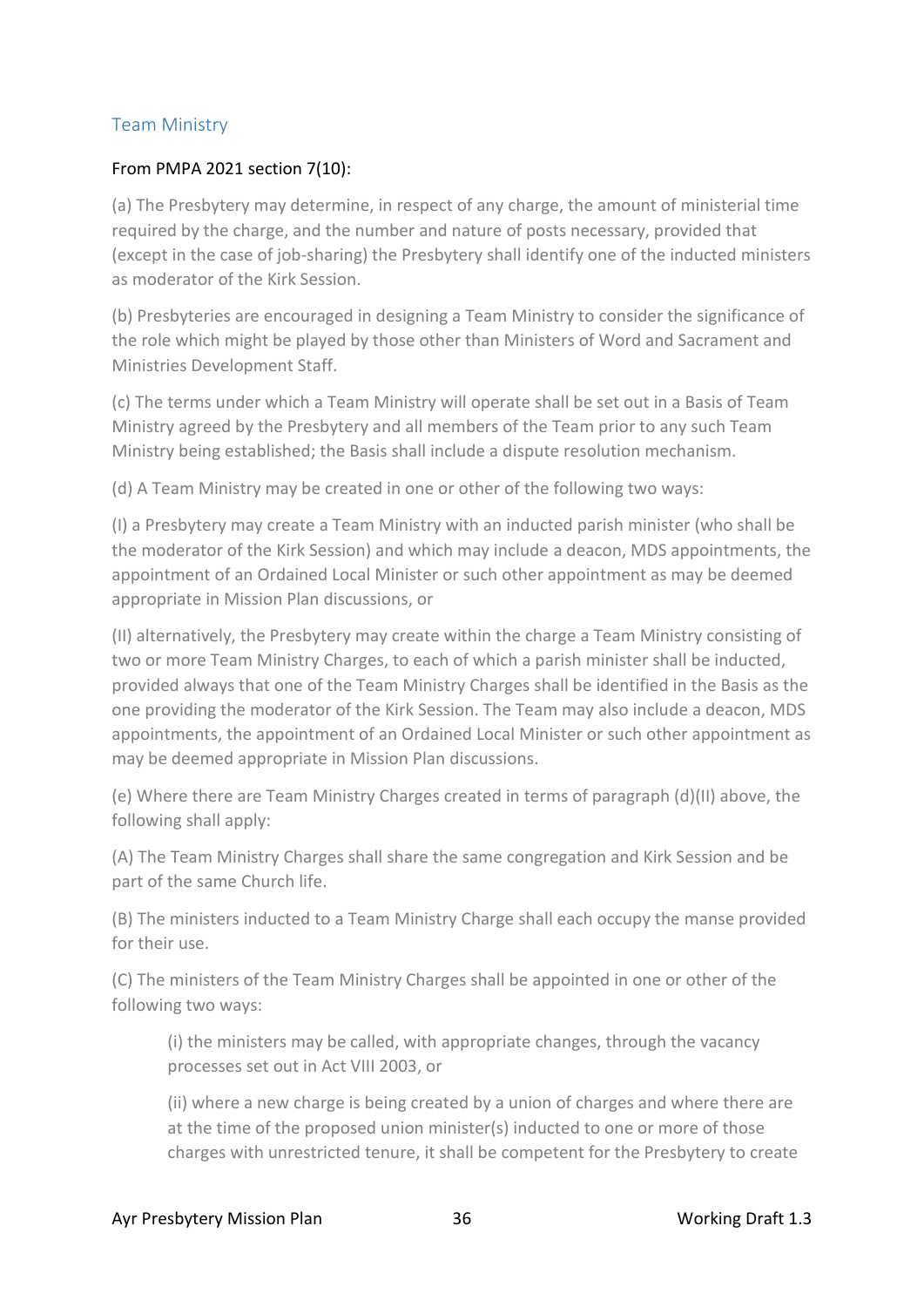Team Ministry Charges within the new charge and to include such minister(s) within the new charge subject to their agreement to the Basis of Team Ministry.

(D) The Team Ministry Charges, save for any exception at (e)(C)(ii) above, shall be Reviewable Charges in the terms set out in section 9(1) of this Act and may be part-time.

(E) For the avoidance of doubt, the minister(s) who are not inducted to the Team Ministry Charge providing the moderator of the Kirk Session will not automatically succeed to that Team Ministry Charge on the occurrence of a vacancy but would be entitled to apply for that Team Ministry Charge through the vacancy processes set out in Act VIII 2003.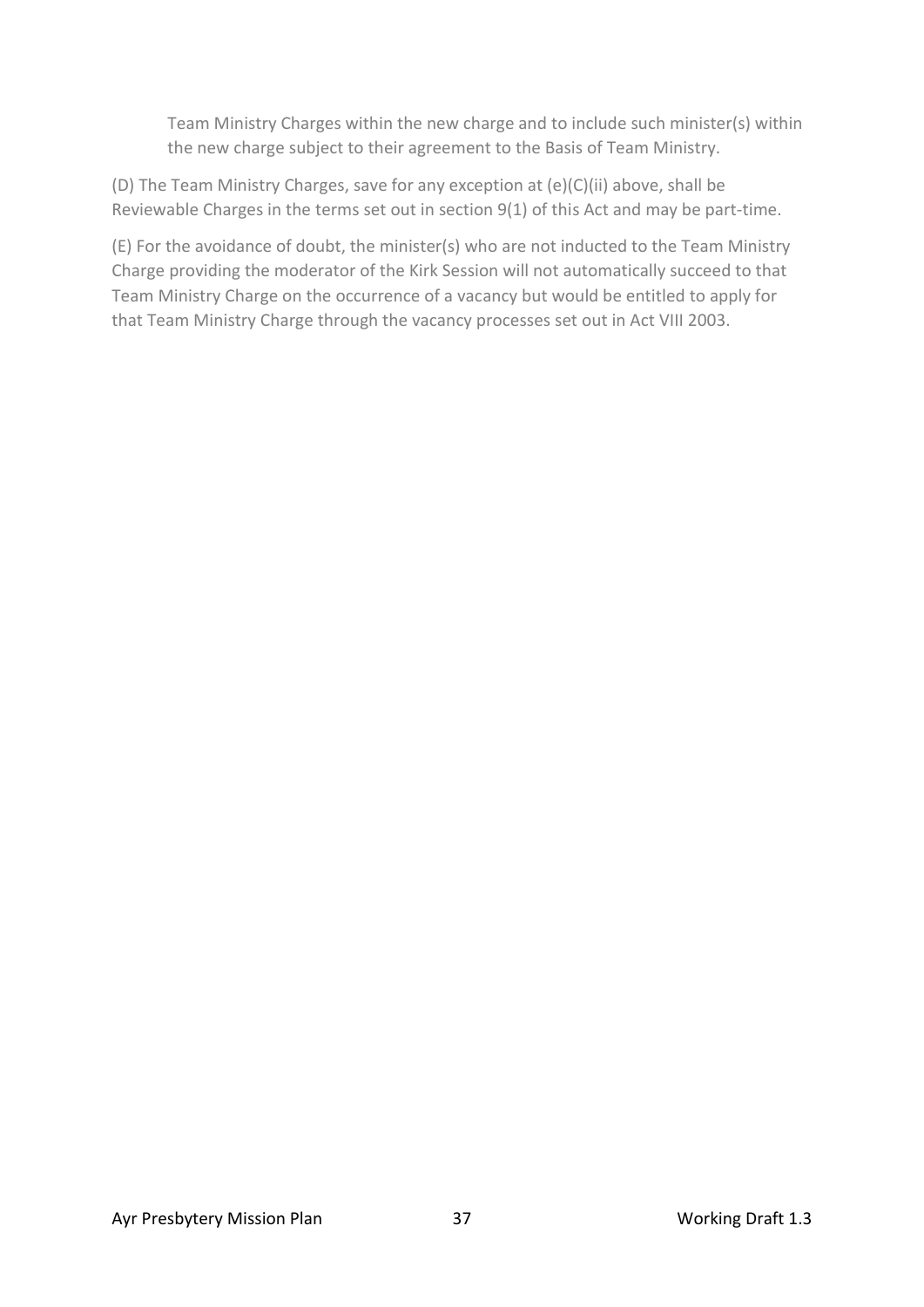# <span id="page-37-0"></span>Change Log

### <span id="page-37-1"></span>Working Draft 1.3

Updated following Presbytery meeting (7<sup>th</sup> December 2021).

- Section 2.1 Proposed Timeline and Section 2.2 Development of Mission Plan updated to reflect extended timescale.
- Section 2.3 Local Consultations updated to reflect ongoing progress of discussions.
- Section 2.5 Phase 2: Local Mission Plans updated to reflect extended timescale and ongoing progress of discussions.
- Section 2.7 Phase 4: Buildings Review updated to reflect extended timescale.
- All tables in (Section 3) The Plan updated as agreed by Presbytery.
- Noted extension of pioneer ministry pilot project to December 2022 in Section 1.3.

### <span id="page-37-2"></span>Working Draft 1.2

Updated in preparation for Presbytery meeting (19th October 2021).

- List of milestone dates updated in Section 2.1 Proposed Timeline.
- Revised shading on Buildings Review block in Section 2.2 project diagram.
- Minor wording change in Section 2.3: local meetings started in August 2021.
- Completed Section 2.5 Phase 2: Local Mission Plans.
- Completed Section 2.6 Phase 3: Local Transition Plans.
- Completed Section 2.7 Phase 4: Buildings Review.
- Congregational membership figures corrected for Dundonald and Craigie Symington.

Updated following East Area meeting (31st August 2021).

• Stair removed from list of congregations sharing in Barony Campus project (although in East Ayrshire, children go to secondary school in South Ayrshire).

Updated following Presbytery meeting (10<sup>th</sup> August 2021).

• Congregational membership figures corrected for Prestwick churches.

#### <span id="page-37-3"></span>Working Draft 1.1

Updated following Mission Committee meeting (5<sup>th</sup> August 2021).

- Details corrected for locally funded posts at Alloway.
- Typos corrected on pages 16, 20, 26, 30.